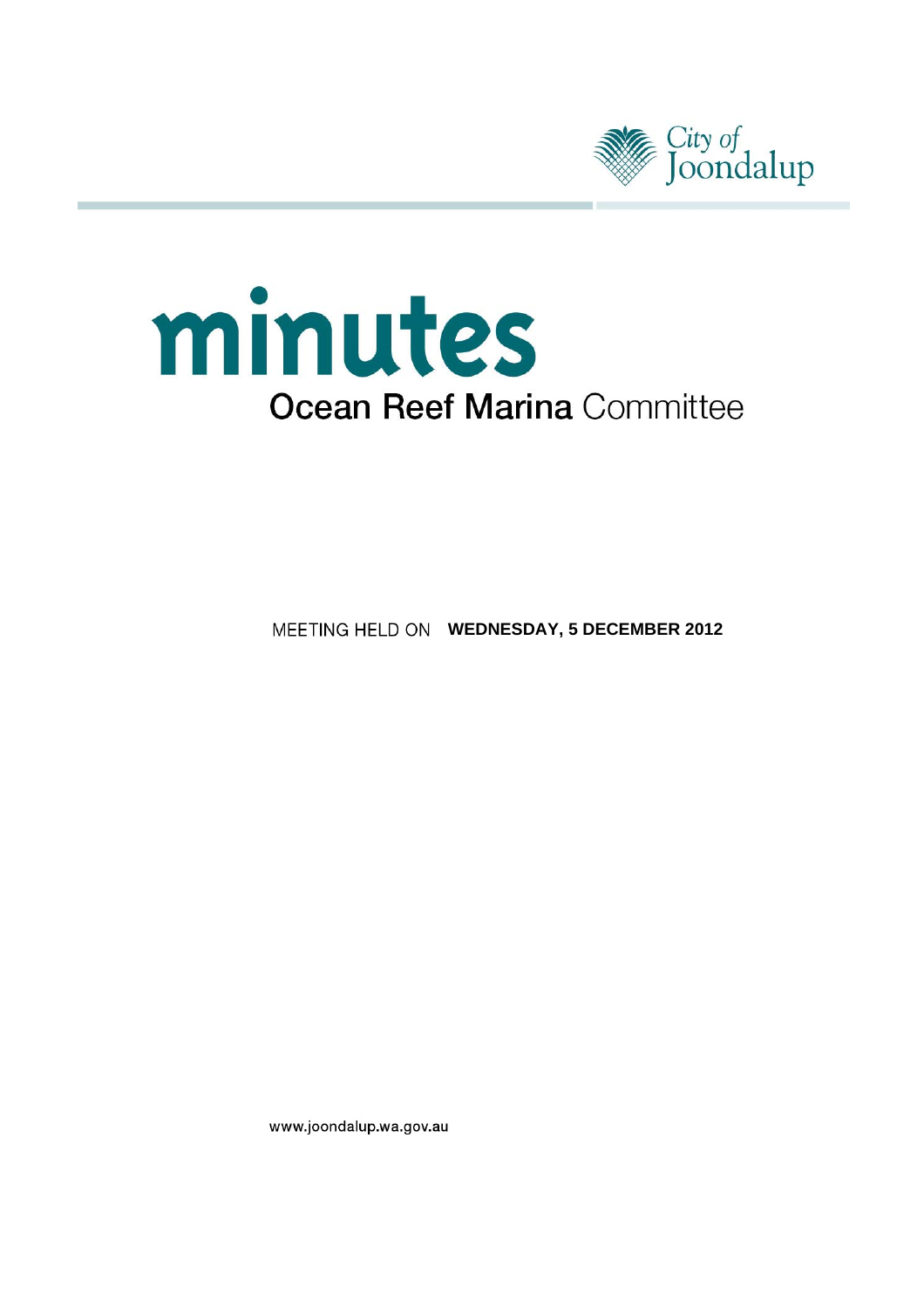# **TABLE OF CONTENTS**

| ltem No        | Title                                                                          | Page No |
|----------------|--------------------------------------------------------------------------------|---------|
|                | <b>Declaration of Opening</b>                                                  | 3       |
|                | Apologies/Leave of absence                                                     | 3       |
|                | <b>Confirmation of Minutes</b>                                                 |         |
|                | Announcements by the Presiding Member without<br>discussion                    | 4       |
|                | Declarations of Interest                                                       | 4       |
|                | Identification of matters for which the meeting may sit<br>behind closed doors | 5       |
|                | Petitions and deputations                                                      | 5       |
|                | Reports                                                                        | 6       |
| 1              | Ocean Reef Marina - Project Status Report - [04171,<br>07303]                  | 6       |
| $\overline{2}$ | Ocean Reef Marina - Environmental and Planning<br>Approvals Strategy - [04171] | 18      |
|                | Motions of which previous notice has been given                                | 30      |
|                | Requests for Reports for future consideration                                  | 30      |
|                | Closure                                                                        | 30      |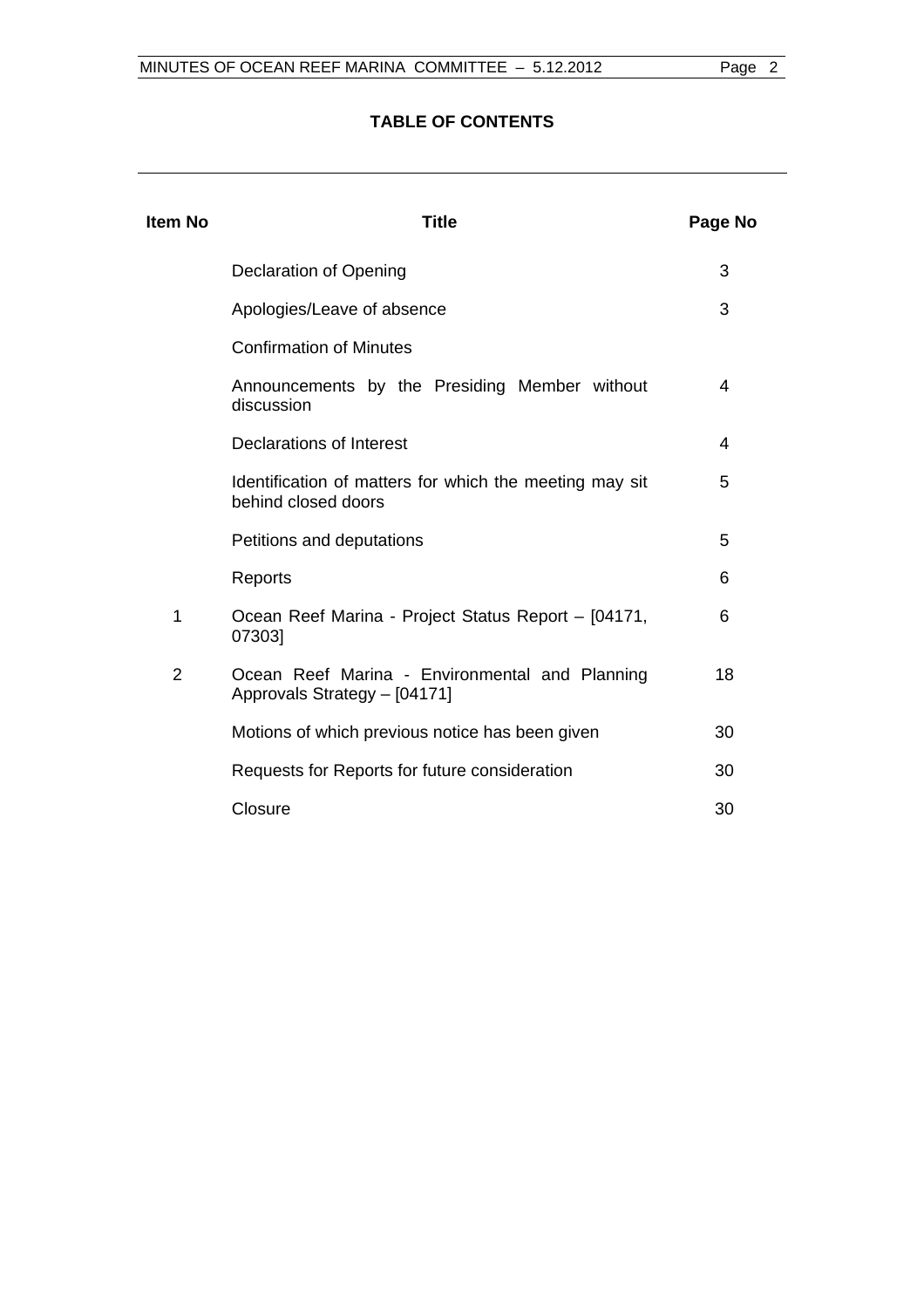# **CITY OF JOONDALUP**

## <span id="page-2-0"></span>**MINUTES OF THE OCEAN REEF MARINA COMMITTEE MEETING HELD IN CONFERENCE ROOM 1, JOONDALUP CIVIC CENTRE, BOAS AVENUE, JOONDALUP ON WEDNESDAY, 5 DECEMBER 2012.**

# **ATTENDANCE**

#### **Committee Members:**

Mayor Troy Pickard *Presiding Member*  Cr Geoff Amphlett, JP **Deputy Presiding Member** Cr Christine Hamilton-Prime Cr Kerry Hollywood Cr Philippa Taylor Cr Sam Thomas

#### **Observers:**

Cr Tom McLean, JP Cr Liam Gobbert

#### **Officers:**

| Mr Garry Hunt        | <b>Chief Executive Officer</b> |
|----------------------|--------------------------------|
| Mr Blignault Olivier | <b>Manager City Projects</b>   |
| Mr Brad Sillence     | <b>Manager Governance</b>      |
| Mr John Byrne        | Governance Coordinator         |
| Mr Scott Collins     | Senior Projects Officer        |
| Mrs Lesley Taylor    | Governance Officer             |

#### **In Attendance:**

| Mr Bill Burrell | <b>Taylor Burrell Barnett</b> |
|-----------------|-------------------------------|
| Ms Karen Hyde   | <b>Taylor Burrell Barnett</b> |

# **DECLARATION OF OPENING**

The Presiding Member declared the meeting open at 7.37am.

# **APOLOGIES/LEAVE OF ABSENCE**

Apology

Cr John Chester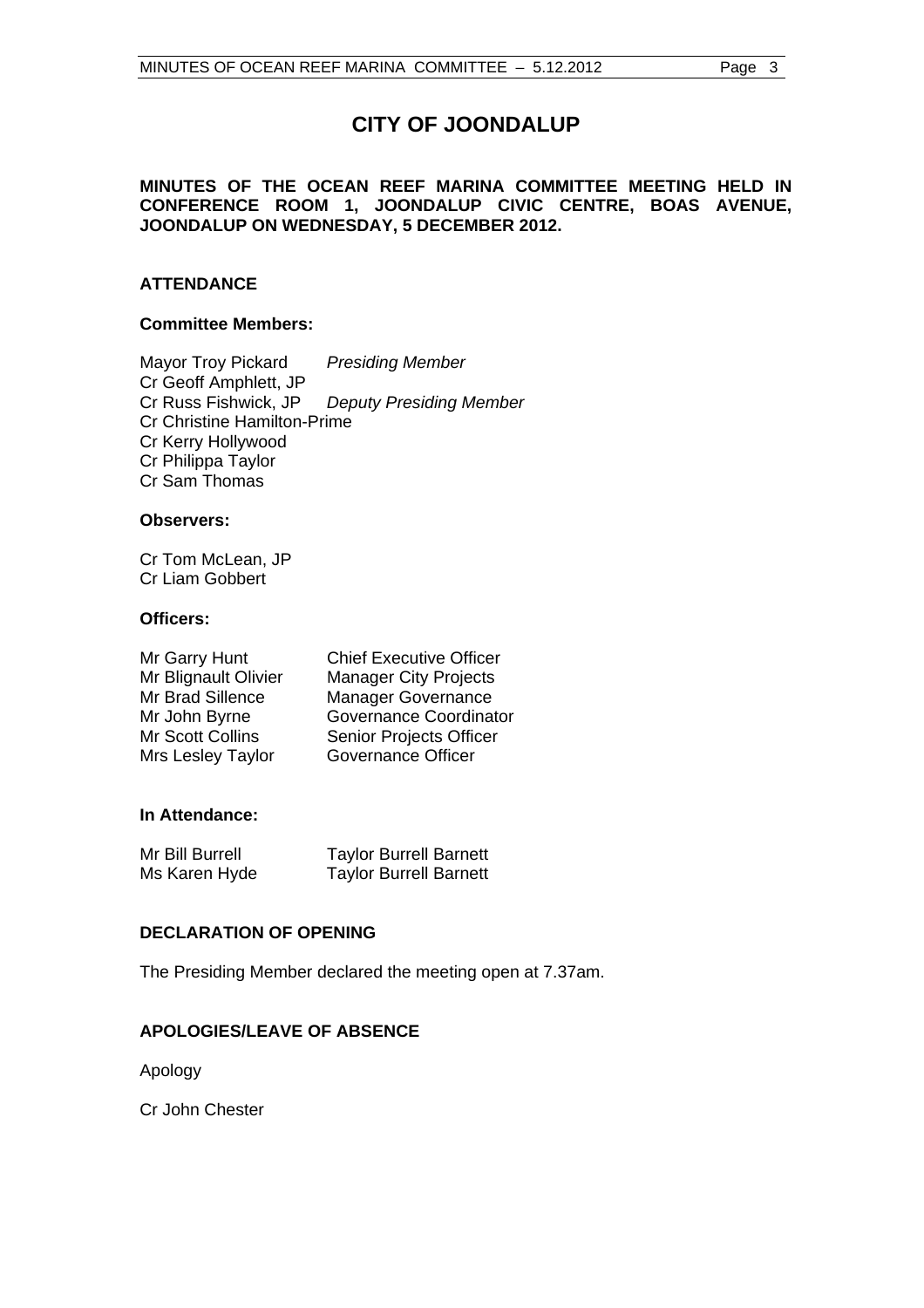### <span id="page-3-0"></span>**CONFIRMATION OF MINUTES**

# MINUTES OF THE OCEAN REEF MARINA COMMITTEE MEETING HELD ON 29 NOVEMBER 2011

**MOVED Cr Fishwick, SECONDED Cr Amphlett that the minutes of the meeting of the Ocean Reef Marina Committee held on 29 November 2011 be confirmed as a true and correct record.** 

#### The Motion was Put and **CARRIED** (7/0)

**In favour of the Motion:** Mayor Pickard, Crs Amphlett, Fishwick, Hamilton-Prime, Hollywood, Taylor and Thomas.

# **ANNOUNCEMENTS BY THE PRESIDING MEMBER WITHOUT DISCUSSION**

Nil.

## **DECLARATIONS OF INTEREST**

## **Disclosure of Financial Interest/Proximity Interest**

Nil.

## **Disclosure of interest affecting impartiality**

Elected Members (in accordance with Regulation 11 of the *Local Government [Rules of Conduct] Regulations 2007)* and employees (in accordance with the Code of Conduct) are required to declare any interest that may affect their impartiality in considering a matter. This declaration does not restrict any right to participate in or be present during the decision-making process. The Elected Member/employee is also encouraged to disclose the nature of the interest.

| <b>Name/Position</b>      | <b>Mayor Troy Pickard.</b>                                 |
|---------------------------|------------------------------------------------------------|
| <b>Item No/Subject</b>    | Item 1 - Ocean Reef Marina - Project Status Report.        |
| <b>Nature of interest</b> | Interest that may affect impartiality.                     |
| <b>Extent of Interest</b> | Mayor Pickard is a patron of Whitford Volunteer Sea Rescue |
|                           | Group.                                                     |

| <b>Name/Position</b>      | <b>Cr Sam Thomas.</b>                                  |
|---------------------------|--------------------------------------------------------|
| <b>Item No/Subject</b>    | Item 1 – Ocean Reef Marina – Project Status Report.    |
| <b>Nature of interest</b> | Interest that may affect impartiality.                 |
| <b>Extent of Interest</b> | Cr Thomas is a member of Whitford Volunteer Sea Rescue |
|                           | Group.                                                 |

| <b>Name/Position</b>      | <b>Mayor Troy Pickard.</b>                                 |
|---------------------------|------------------------------------------------------------|
| <b>Item No/Subject</b>    | Item 2 – Ocean Reef Marina – Environmental and Planning    |
|                           | Approvals Strategy.                                        |
| <b>Nature of interest</b> | Interest that may affect impartiality.                     |
| <b>Extent of Interest</b> | Mayor Pickard is a patron of Whitford Volunteer Sea Rescue |
|                           | Group.                                                     |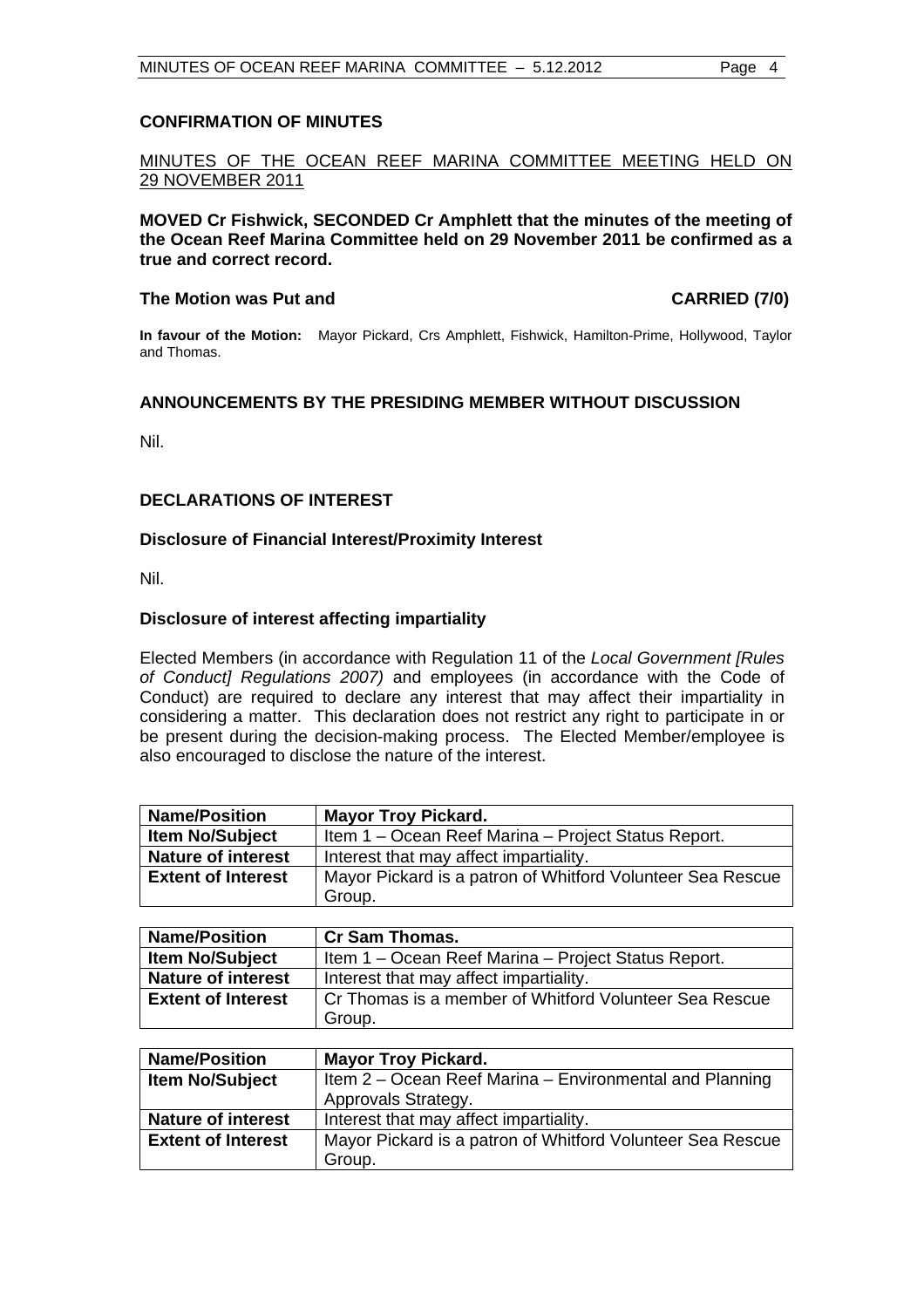<span id="page-4-0"></span>

| <b>Name/Position</b>      | <b>Cr Sam Thomas.</b>                                   |
|---------------------------|---------------------------------------------------------|
| <b>Item No/Subject</b>    | Item 2 – Ocean Reef Marina – Environmental and Planning |
|                           | Approvals Strategy.                                     |
| <b>Nature of interest</b> | Interest that may affect impartiality.                  |
| <b>Extent of Interest</b> | Cr Thomas is a member of Whitford Volunteer Sea Rescue  |
|                           | Group.                                                  |

# **IDENTIFICATION OF MATTERS FOR WHICH THE MEETING MAY SIT BEHIND CLOSED DOORS**

In accordance with Clause 76 of the City's *Standing Orders Local Law 2005*, this meeting was not open to the public.

# **PETITIONS AND DEPUTATIONS**

Nil.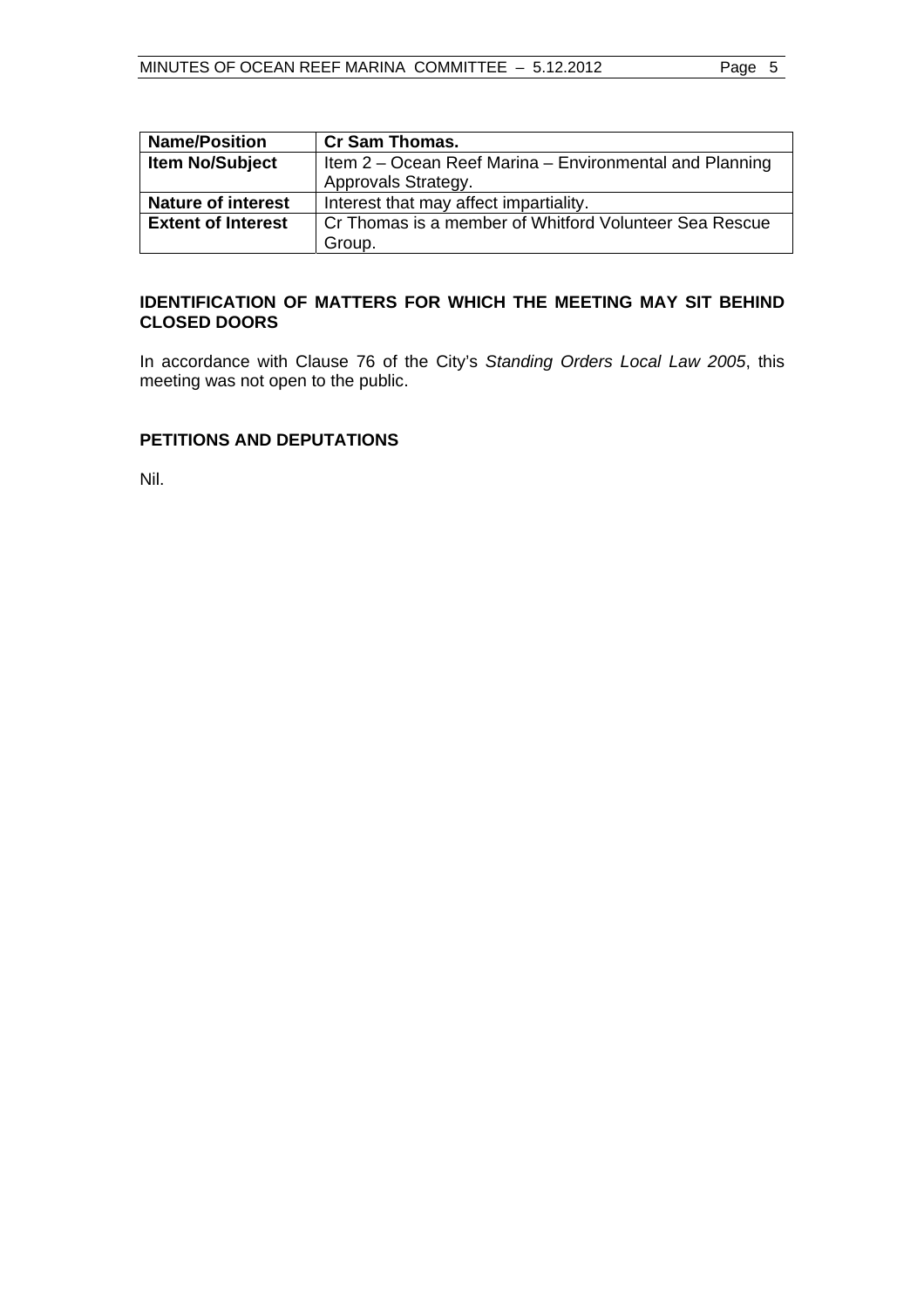## <span id="page-5-0"></span>**REPORTS**

# **ITEM 1 OCEAN REEF MARINA - PROJECT STATUS REPORT**

WARD: North-Central

**RESPONSIBLE** Mr Garry Hunt **DIRECTOR:** Office Chief Executive Officer

**FILE NUMBER:** 04171, 101515, 07303

**ATTACHMENTS:** Nil.

#### **PURPOSE**

For the Ocean Reef Marina Committee to be informed on the activities and tasks undertaken on the Ocean Reef Marina project in reaction to Council decisions of 11 October 2011.

## **EXECUTIVE SUMMARY**

Glossary of Terms

| <b>DoP</b><br><b>WAPC</b> | Department of Planning.<br>Western Australian Planning Commission. |
|---------------------------|--------------------------------------------------------------------|
| EPA                       | <b>Environmental Protection Authority.</b>                         |
| <b>OEPA</b>               | Office of the Environmental Protection Authority.                  |
| <b>DEC</b>                | Department of Environment and Conservation.                        |
| EP Act                    | Environmental Protection Act 1986 (State).                         |
| <b>EPBC</b>               | Environmental Protection and Biodiversity Conservation Act 1999    |
|                           | (Commonwealth).                                                    |
| <b>DSEWPC</b>             | Department of Sustainability, Environment, Water, Population and   |
|                           | Communities (Commonwealth).                                        |
| <b>MRS</b>                | Metropolitan Region Scheme.                                        |
| DPS <sub>2</sub>          | District Planning Scheme No. 2.                                    |
| <b>MOU</b>                | The Ocean Reef Marina Memorandum of Understanding between the      |
|                           | City and State Government (formally signed February 2012).         |

At its meeting held on 11 October 2011(C52-10/11 refers), as recommended by the Ocean Reef Marina Committee, Council resolved inter alia, that it:

- *"3 AUTHORISES the preparation of a Business Case and Structure Plan for the Ocean Reef Marina based on Concept Plan 7.2, which will proceed in accordance with a revised Project Plan timetable and the new Environmental and Planning Approval Strategy;*
- *4 ENDORSES obtaining strategic advice from the Environmental Protection Authority via a Section 16 (Environmental Protection Act 1986) submission;*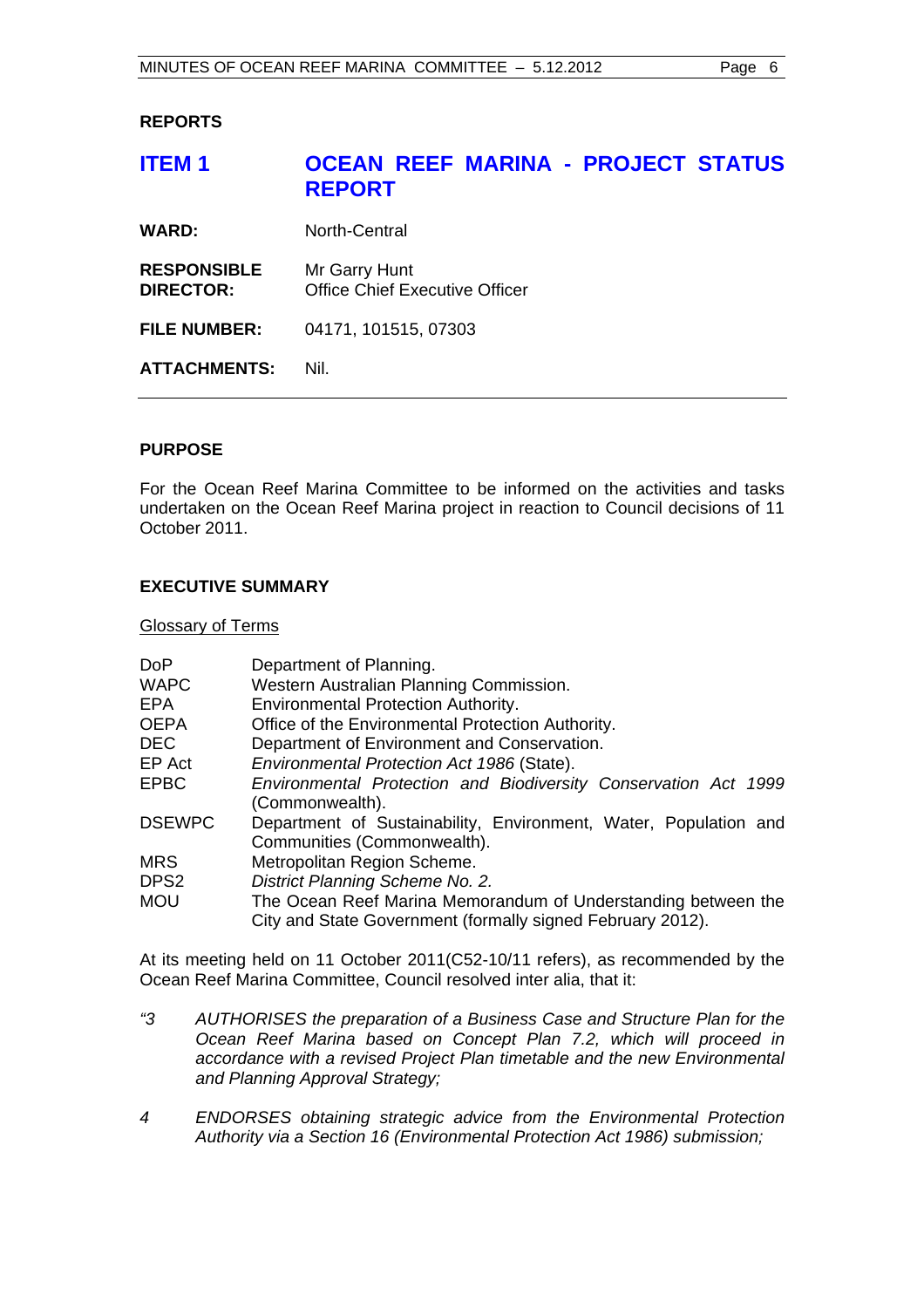*5 NOTES the actions to be taken pursuant to the obtaining of strategic advice from the Environmental Protection Authority via a Section 16 (Environmental Protection Act 1986) submission."* 

The principal activities undertaken since October 2011 pursuant to the above decisions include:

- Engagement of environmental consultant Strategen to assist with progressing the Environmental and Planning Approvals Strategy.
- Completion of a Gap Analysis to identify issues requiring attention prior to the submission of documentation for a Section 16 environmental assessment submission.
- Extensive meetings and negotiations with the following state government agencies to determine the requirements for the approvals process:
	- Office of the Environmental Protection Authority (OEPA);
	- Department of Planning;
	- Western Australian Planning Commission (WAPC);
	- Department of Environment and Conservation.
- Numerous meetings and negotiations with the following State Government agencies on Bush Forever and Marmion Marine Park issues:
	- Marine Parks and Reserves Authority:
	- Department of Fisheries;
	- **•** Department of Environment and Conservation;
	- Department of Transport;
	- Water Corporation.
- Presentation of the Ocean Reef Marina project to the Marine Parks and Reserves Authority (MPRA) and receipt of feedback from the Authority.
- State Cabinet endorsement, finalisation and signing of the Memorandum of Understanding (MOU) between the State Government and City for the Ocean Reef Marina development (14 February 2012).
- **Engagement with the Department of the Premier and Cabinet on progressing** the project pursuant to the MOU.
- Identification of the project as a level 1 lead agency project and the nomination of the Department of Planning as the lead agency.
- Presentation of the Ocean Reef Marina project to LandCorp.
- Preparation of updated artist impressions based on Concept Plan 7.2.
- Preparation of 3D virtual fly through model commenced.

It should be noted that the work undertaken in accordance with the Environmental and Planning Approvals Strategy forms part of the development of a Structure Plan and Business Case and is relevant and transferable to all approval processes.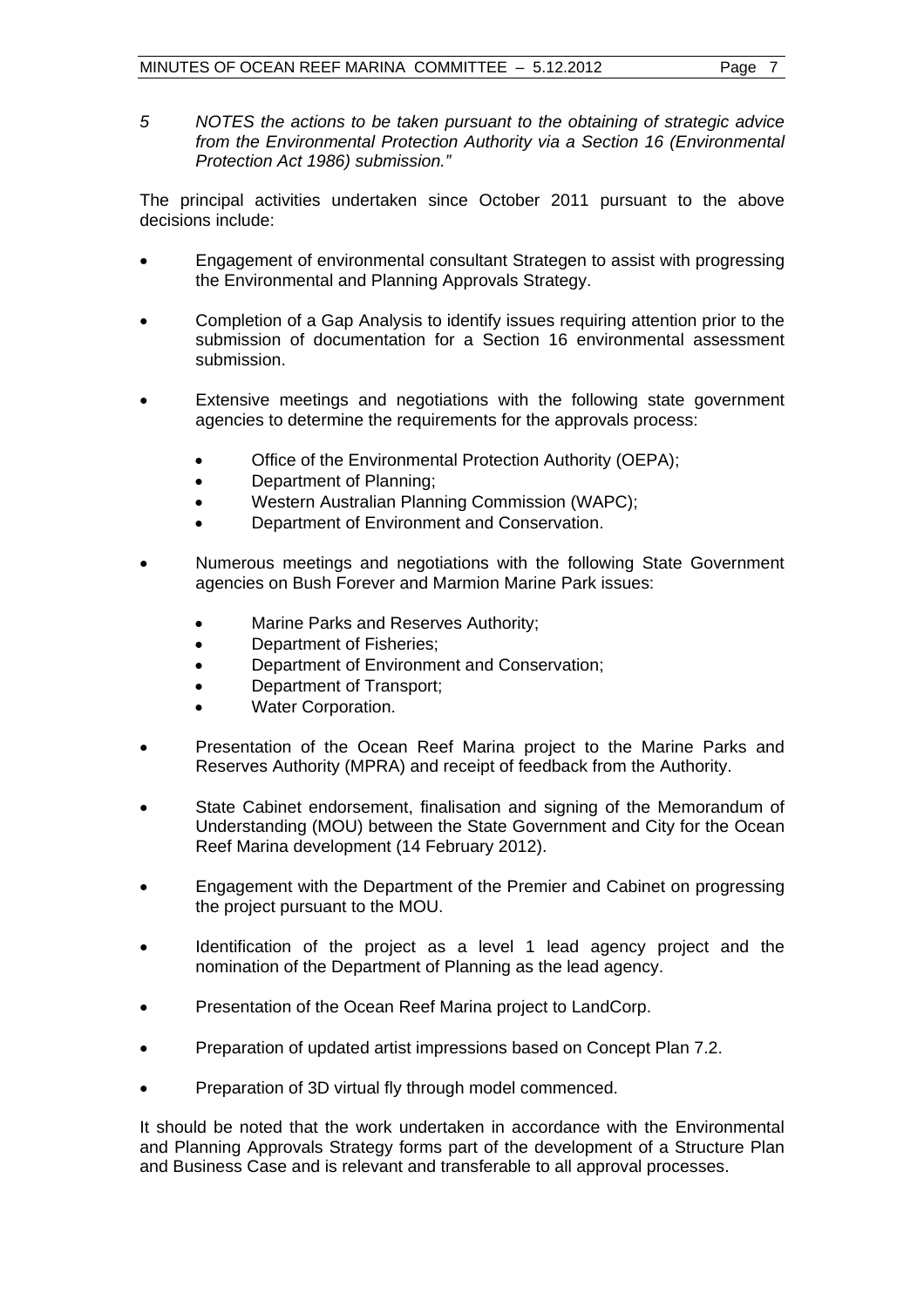*It is recommended that the Ocean Reef Marina Committee NOTES the Ocean Reef Marina Project Status Report.* 

# **BACKGROUND**

#### Concept Plan 7.2

Concept Plan 7.2 was prepared in response to Council's consideration of the amendments made to Concept Plan 7 and the resultant financial feasibility of the amended plan (Concept Plan 7.1). Concept Plan 7.2 addressed Council's decisions of 14 December 2010 which sought to ensure an equitable balance between public equity and commerciality within the Ocean Reef Marina development (C71-12/10 refers).

Concept Plan 7.2 generates a significantly improved financial outcome to that of Concept Plan 7. The primary drivers of this improvement are:

- A reduction in the size of the marina water body;
- Provision of single residential lots;
- Increase in the proportion of freehold lots;
- Utilisation of the central pier for short stay accommodation and mixed use retail while maintaining public access;
- Reduction in the height of revetments and circular road;
- The artificial surf reef, ocean pool, second internal marina beach and super yacht berths have been earmarked as amenities for future development.

#### Environmental and Planning Approvals Strategy

In August 2011, the City commissioned consultants Taylor Burrell Barnett (TBB) in collaboration with environmental consultants Strategen to formulate an environmental and planning approvals strategy for the Ocean Reef Marina project.

The methodology applied was consultative and TBB recommended that the principal stakeholders come together in a workshop environment to discuss the development objectives and the issues that would influence the formulation of a preferred environmental and planning approvals strategy.

The workshop was held on Friday, 9 September 2011 and was attended by representatives from:

- Department of Planning;
- Department of Environment and Conservation;
- Office of the Environmental Protection Authority;
- Taylor Burrell Barnett;
- Strategen;
- MP Rogers & Associates;
- City of Joondalup.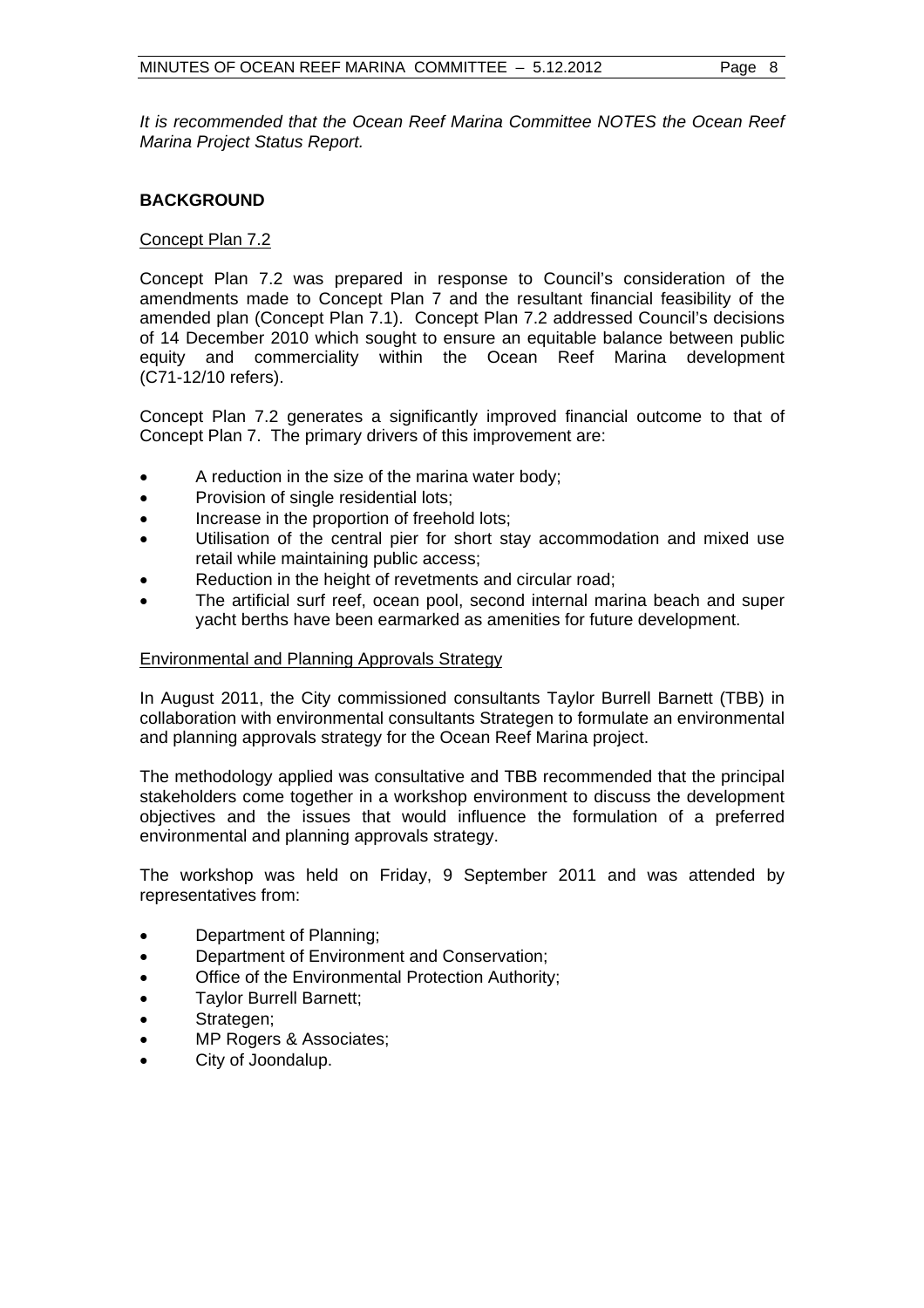The Environmental and Planning Approvals Strategy is critically important in maintaining the integrity of the concept plan and informing the preparation of a Structure Plan for the development. Given the complexity of scale of the development, the Ocean Reef Marina development does not fit comfortably into any planning policy framework and will therefore require consideration by the State and Federal Governments as a project in total.

The recommended approvals strategy was formulated with inputs from the City, relevant government agencies and the project team and was presented to Council at its meeting held on 11 October 2011 (C52-10/11 refers). At that meeting Council resolved inter alia, that it:

- *"2 ENDORSES the Ocean Reef Marina Development Concept Plan 7.2 Report;*
- *3 AUTHORISES the preparation of a Business Case and Structure Plan for the Ocean Reef Marina based on Concept Plan 7.2, which will proceed in accordance with a revised Project Plan timetable and the new Environmental and Planning Approval Strategy;*
- *4 ENDORSES obtaining strategic advice from the Environmental Protection Authority via a Section 16 (Environmental Protection Act 1986) submission;*
- *5 NOTES the actions to be taken pursuant to the obtaining of strategic advice from the Environmental Protection Authority via a Section 16 (Environmental Protection Act 1986) submission:* 
	- *5.1 Undertake a gap analysis of available environmental information to identify further work required to support the provision of definitive Section 16 strategic advice from the Environmental Protection Authority;*
	- *5.2 Prepare a scope of work for the preparation of documentation to support provision of Section 16 strategic advice by the Environmental Protection Authority;*
	- *5.3 Undertake discussions with the Environmental Protection Authority to reach agreement on the scope and timing of the Section 16 process;*
	- *5.4 Continue discussions and negotiations with relevant State Government agencies with respect to the resolution of issues associated with the Bush Forever site and Marmion Marine Park;*
	- *5.5 Continue a dialogue with Commonwealth Department of Sustainability, Environment, Water, Population and Communities with a view to engaging their involvement at a strategic level to confirm requirement in relation to the Environmental Protection and Biodiversity Act 1999."*

#### Memorandum of Understanding

At its meeting held on 14 December 2010 (C71-12/10 refers), Council authorised the Chief Executive Officer, in conjunction with the Mayor, to initiate negotiations with the State Government to development a Memorandum of Understanding (MOU) for the Ocean Reef Marina Development.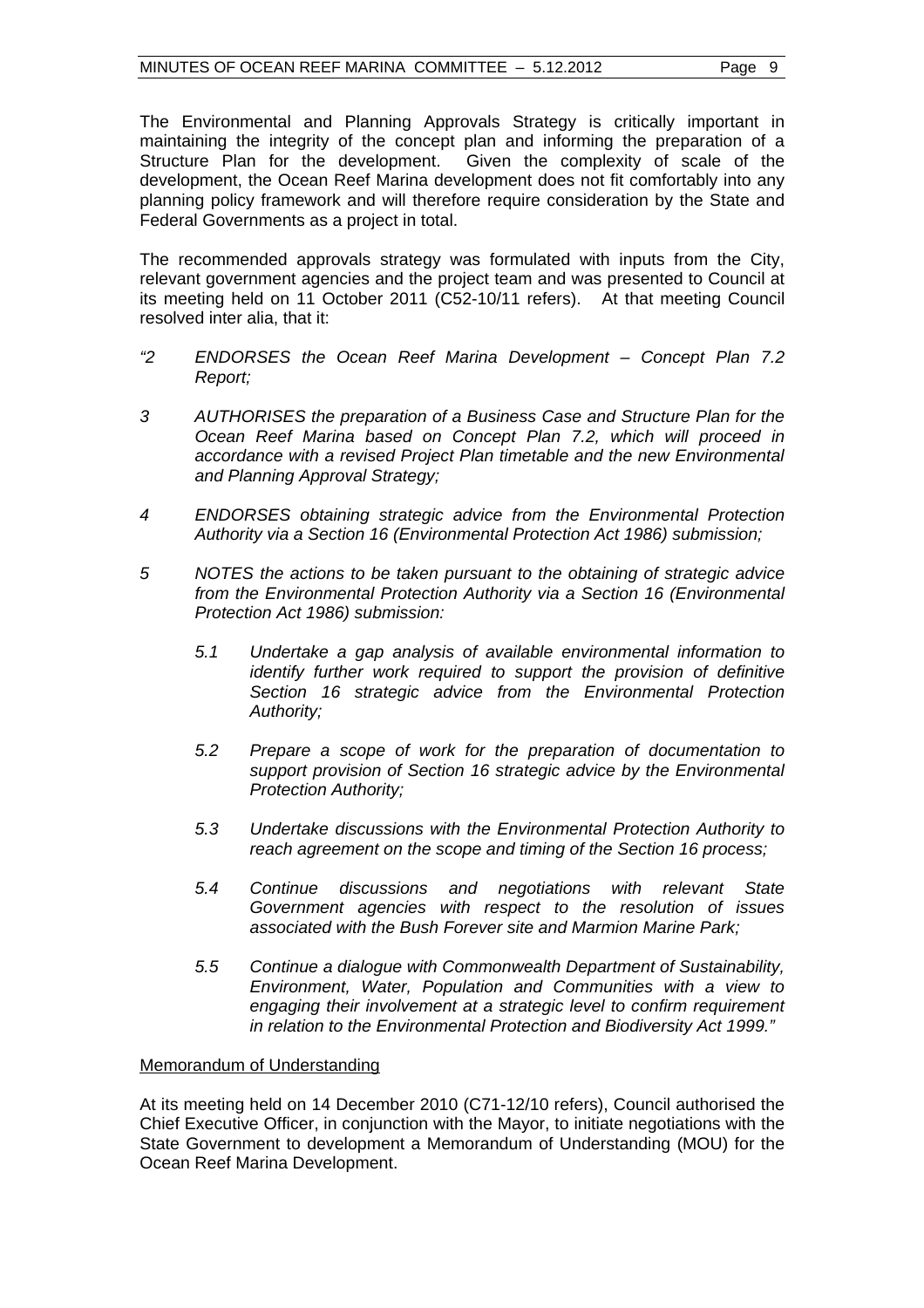Premier Colin Barnett expressed his support for an MOU between the City and the State Government for the Ocean Reef Marina at a briefing meeting held in March 2011. Following this briefing a draft MOU was prepared in consultation with the Office of the Premier.

Council considered the draft document at meetings held on:

- 16 August 2011 (CJ151-08/11 refers);
- 3 November 2011 (JSC3-11/11 refers).

The signing of the MOU was a significant milestone for the project as it is considered of vital importance that the project is officially recognised by the State Government.

# **DETAILS**

#### Environmental and Planning Approvals Strategy

At the workshop held on 9 September 2011 (attended by representatives from State Government departments and agencies) it was recommended that the Environmental Protection Authority be approached with a request to provide strategic advice on the development pursuant to Section 16 of the *Environmental Protection Act 1986* (EP Act). It was agreed that this process would enable the City to receive upfront advice on the likely environmental acceptability of the project and the management of the key environmental issues.

The advice received would enable the City to determine the next formal process required for gaining environmental and planning approval; for example – proceeding to a Section 38 (EP Act) Environmental Assessment and/or proceeding straight to an amendment to the Metropolitan Region Scheme (MRS) and environmental assessment under Section 48A of the EP Act.

#### *Gap Analysis*

In accordance with the actions to be taken as noted by Council at its meeting held on 11 October 2011, Taylor Burrell Barnett (in collaboration with sub-consultants Strategen) were engaged to undertake a Gap Analysis to identify further investigations required to support a Section 16 submission.

The gap analysis was undertaken on all available environmental studies and the results and recommendations related only to the City's intended submission to the Environmental Protection Authority for strategic advice on the project. The gap analysis identified that the studies undertaken to date by the City were sufficient for the Section 16 process with the following exceptions:

- Discussions with the Department of Planning Bush Forever Group should be undertaken to address issues with Bush Forever offsets;
- Natural values of marine habitat and biota in the vicinity of the marina and its significance within the context of the Marmion Marine Park should be investigated.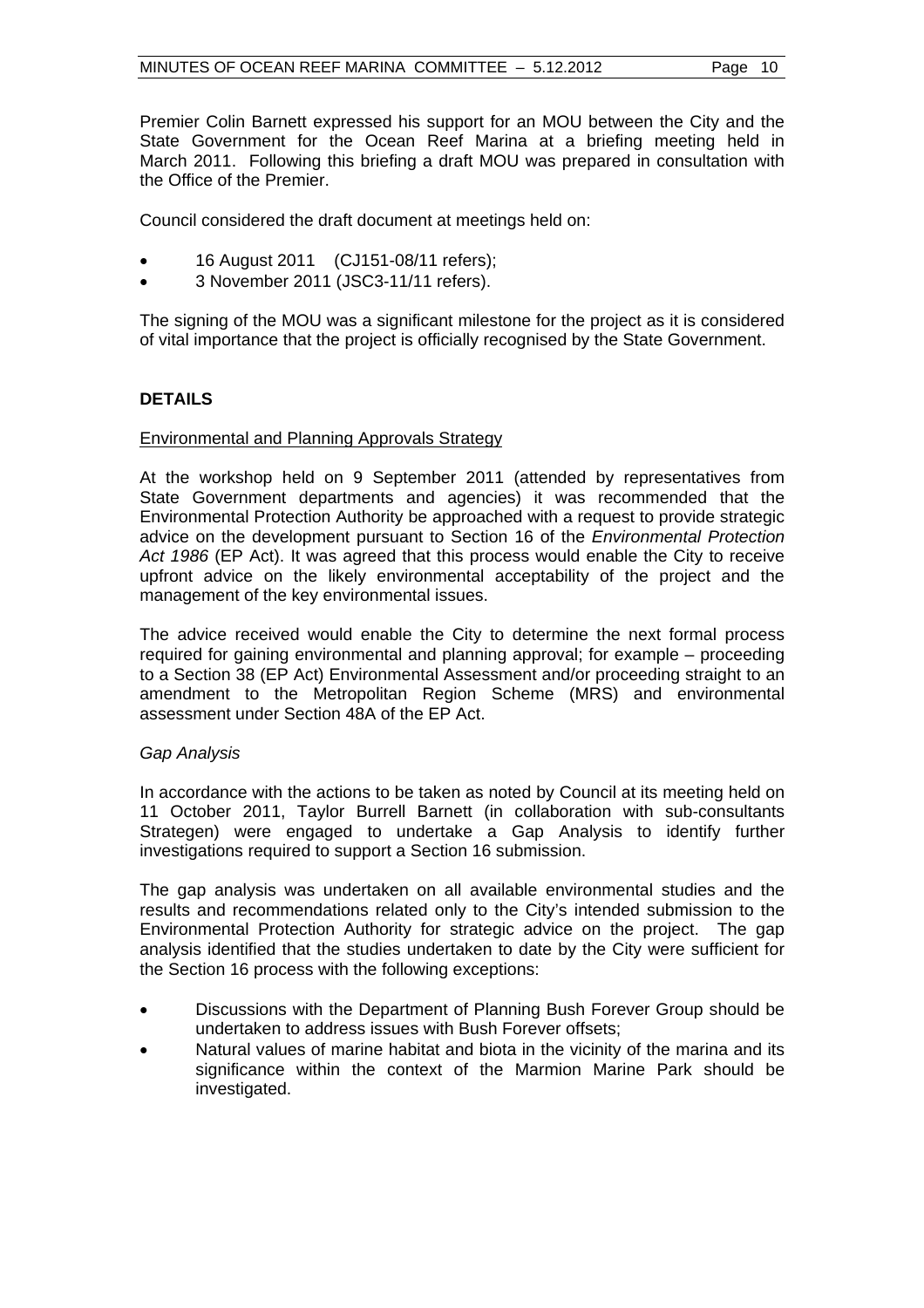## *Bush Forever*

Discussions with the Department of Planning have occurred regarding the off-set requirements for the area of Bush Forever land affected by the Ocean Reef Marina development.

Preliminary indications suggest that for every 1ha of "Bush Forever" land affected by the development, 1.5ha of "like for like" land will be required. The City has identified approximately 1.25ha of City owned land that could be utilised for offsets. During offset negotiations the shared ownership between the City (46.76%), the Crown (46.97%) and the Water Corporation (6.29%) should be considered.

Through liaison with the Department of Planning, other potential actions that may be initiated to satisfy the off-set requirements have been identified. These include the rehabilitation of degraded sections of current Bush Forever areas on both City owned and Crown land. Areas that have been identified as potential rehabilitation sites include:

- the degraded sections of the Ocean Reef Marina site;
- portions of the Yellagonga Reserve;
- Lake Joondalup Foreshore;
- Pinnaroo Point Coastal Foreshore;
- Central Node Foreshore;
- **Bush Forever area north of Burns Beach;**
- Areas in the vicinity of Lake Goollelal.

## *Carnaby's Black Cockatoo and Graceful Sun Moth*

The development is likely to impact on an area of feeding habitat (within Bush Forever) for the Carnaby's Black Cockatoo which is an endangered species under both State and Commonwealth legislation. While the area of impact is relatively small, it is likely to require the provision of appropriate offsets.

The Bush Forever area also contains a population of the Graceful Sun Moth which is currently listed as an endangered species under Commonwealth legislation. While the design retains the majority of habitat area for the species, residual impacts will occur.

It should be noted that the Graceful Sun Moth has recently been removed from the State threatened species list and it is possible that the species will be removed from the Commonwealth list.

The City, together with consultants Strategen, are continuing investigations into potential offset sites and other actions that may be initiated to satisfy the off-set requirements of Bush Forever and legislative requirements relative to the Graceful Sun Moth.

#### *Marmion Marine Park*

The Marmion Marine Park was identified as an environmental approval issue early in the project and was included in the risk management assessment undertaken in 2009. Advice received at that time indicated that the proposed marina development could be seen as a 'compatible use' within the marine park particularly as it would be an expansion to the existing boat launching facility and other uses that are currently within the park.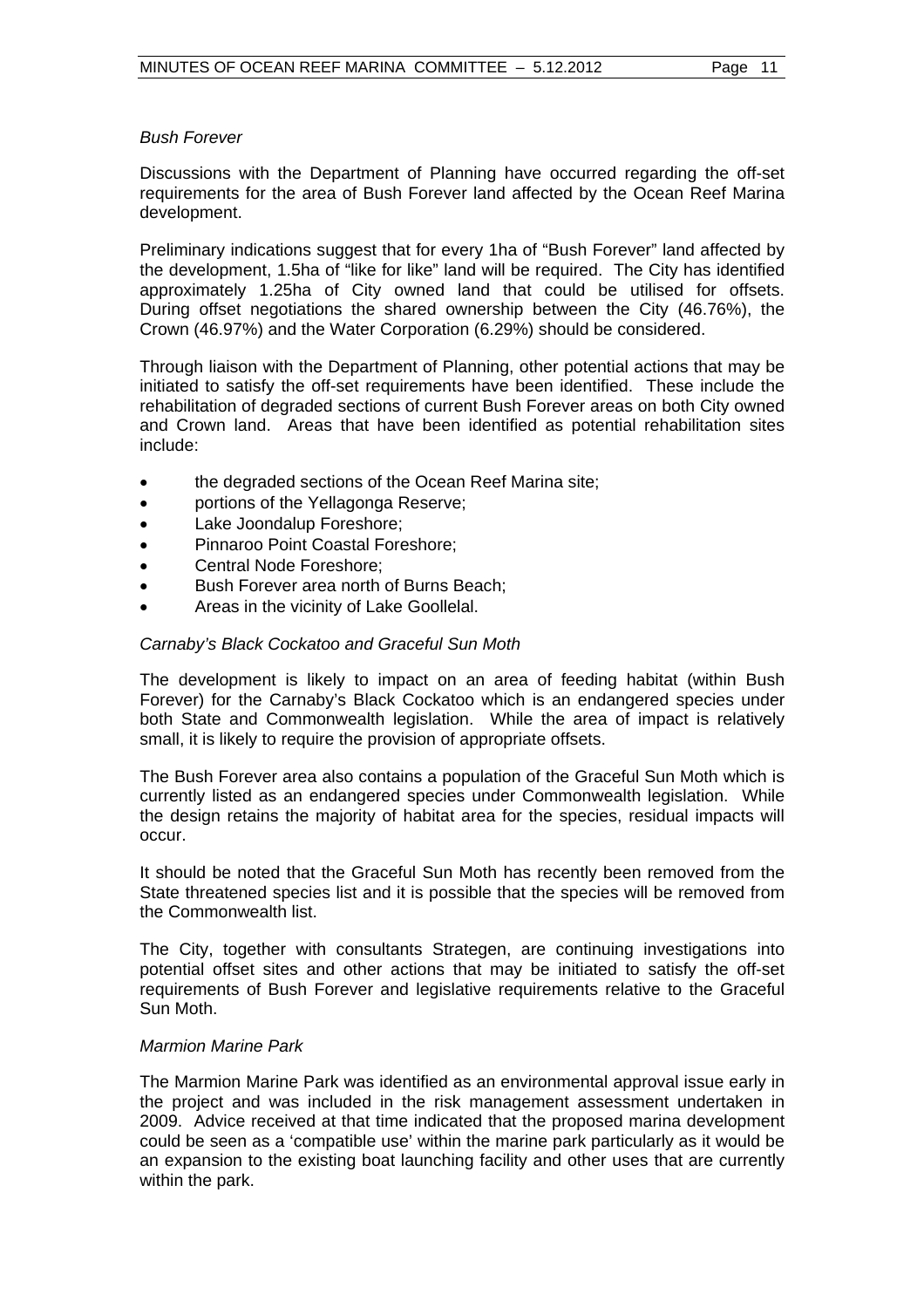The project team considered it necessary to develop a concept plan (and resultant financial feasibility) for the development prior to addressing the issue of the marine park with the relevant approval authorities. Therefore the Marmion Marine Park was identified as an issue to be addressed via the Environmental and Planning Approvals Strategy.

Advice received from consultants Strategen indicates that the Ocean Reef Marina development will require an additional 30ha of marine park area (beyond existing extent). The current total area of the Marmion Marine Park is approximately 9,495ha meaning that the development will take up an additional 0.3% of the park.

Of particular significance in this particular area of the marine park is the abalone habitat. The existing length of the coastline within the proposed development area is approximately 1,400 metres. However the length of the potential habitat created by the breakwater will be approximately 2,800 metres – effectively doubling the potential for abalone (on an artificial surface).

The City, together with consultants Taylor Burrell Barnett and Strategen, briefed the Marine Parks and Reserves Authority on the project at the Authority's monthly meeting held on 16 August 2012.

In response to the briefing, the Authority noted the information provided including the location, size and potential impact within the marine park and that the proposed development is significantly larger than the existing marina facility.

To enable the Authority to make an assessment of the proposal or to provide detailed comment significantly more information detailing the nature of the development, the drivers behind the proposal and the likely impact upon the marine park (values) is required. This information forms part of the documentation required for a formal assessment process at which time the Authority will provide formal comment.

#### *Section 16 Strategic Advice*

At the Environmental and Planning Approval Strategy Workshop held on 9 September 2011, representatives from the OEPA and the Department of Environment and Conservation advised that a Section 16 (*EP* Act) environmental assessment process was the preferred 'first step' in obtaining environmental and planning approval for the development. This advice was also supported by the Department of Planning.

A Section 16 environmental assessment process was initially seen as a method for gaining upfront advice on the key environmental and approval risks of the project against the identified environmental constraints ahead of a formal submission via Section 38 and/or 48A (*EP* Act) environmental assessment. The Section 16 environmental assessment process precedes the MRS planning process leaving the issue of realignment of the Marmion Marine Park boundary to be considered only in the context of the environmental issues.

Discussions with OEPA have indicated that this agency would prefer to proceed directly to a formal Section 38 and/or Section 48A environmental assessment if it is known that the issues (such as Marmion Marine Park) can be adequately addressed.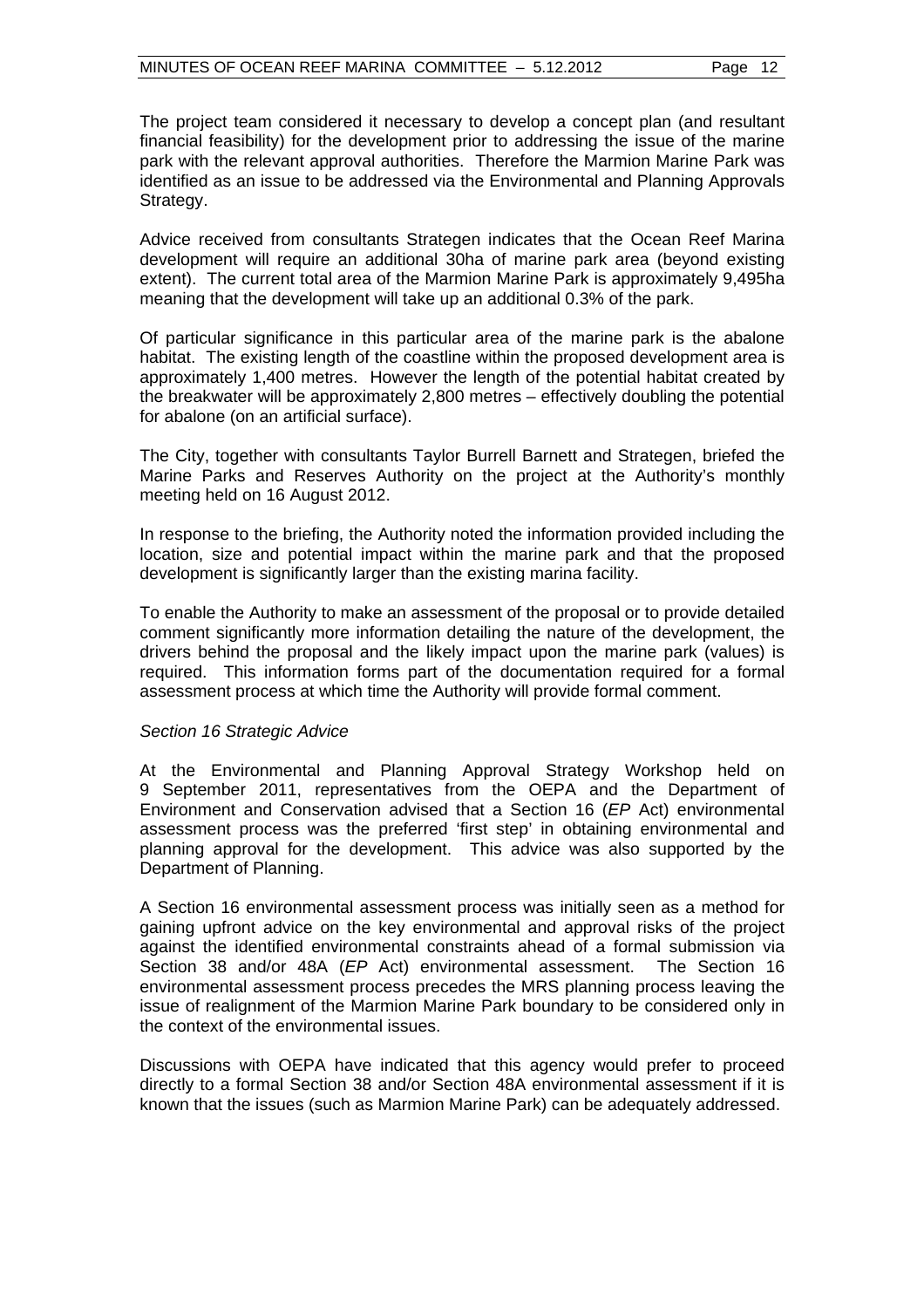Through discussions with the various agencies, including the Department of Planning and the Western Australian Planning Commission it has become more apparent that a Section 38 and/or 48A environmental assessment process may be more appropriate because the adjustment to the marine park boundary (if required) to accommodate the development should occur as part of the overall MRS Amendment process. This ensures that the merits of the project, adjustments, offsets, sustainability and access issues are considered holistically. Impact upon and adjustment to the marine park should be considered in light of the overall project rather than in isolation as a single issue. As a major amendment to the MRS, the project would go before both houses of Parliament and the project benefits and disbenefits weighed against each other.

Detailed information regarding the identified approval options and the merits and motivations for each process is provided in a separate report.

It should be noted that the work undertaken thus far for the Environmental and Planning Approvals Strategy, pursuant to Council's decisions of October 2011, is transferrable to a formal Section 38 and/or Section 48A environmental assessment.

#### Memorandum of Understanding

At its meeting held on 13 February 2012 (JSC01-02/12 refers), Council endorsed the amended MOU for signature by the Mayor and Chief Executive Officer under Common Seal.

The MOU was signed on behalf of the State Government by the Hon. Troy Buswell MLA (Minister for Transport) and Hon. John Day MLA (Minister for Planning). In the presence of Premier Colin Barnett, the MOU was signed and sealed by the City at a ceremony held on 14 February 2012.

The MOU between the State Government and the City articulates the shared commitment of the parties to:

- 1 Acknowledge the substantial community support for the development of the Ocean Reef Marina.
- 2 Recognise and accept the iterative approach undertaken by the City for the development of a Concept Plan for the Ocean Reef Marina.
- 3 Acknowledge that as land owners of the site, together with the Water Corporation, they have a vested interest in a collaborative approach to developing the site in accordance with community expectations and their previously stated objectives for the site.
- 4 Acknowledge that the City cannot deliver a project of this size and complexity independently and that liaison with designated State Government agencies will be necessary to determine the optimum arrangements for achieving the approval of a Structure Plan.
- 5 Recognise that supplementary agreements with designated State Government agencies will be required as the Project progresses.
- 6 Recognise the necessity for observing due process and having proper regard for the environmental, planning and other regulatory functions of State Government agencies.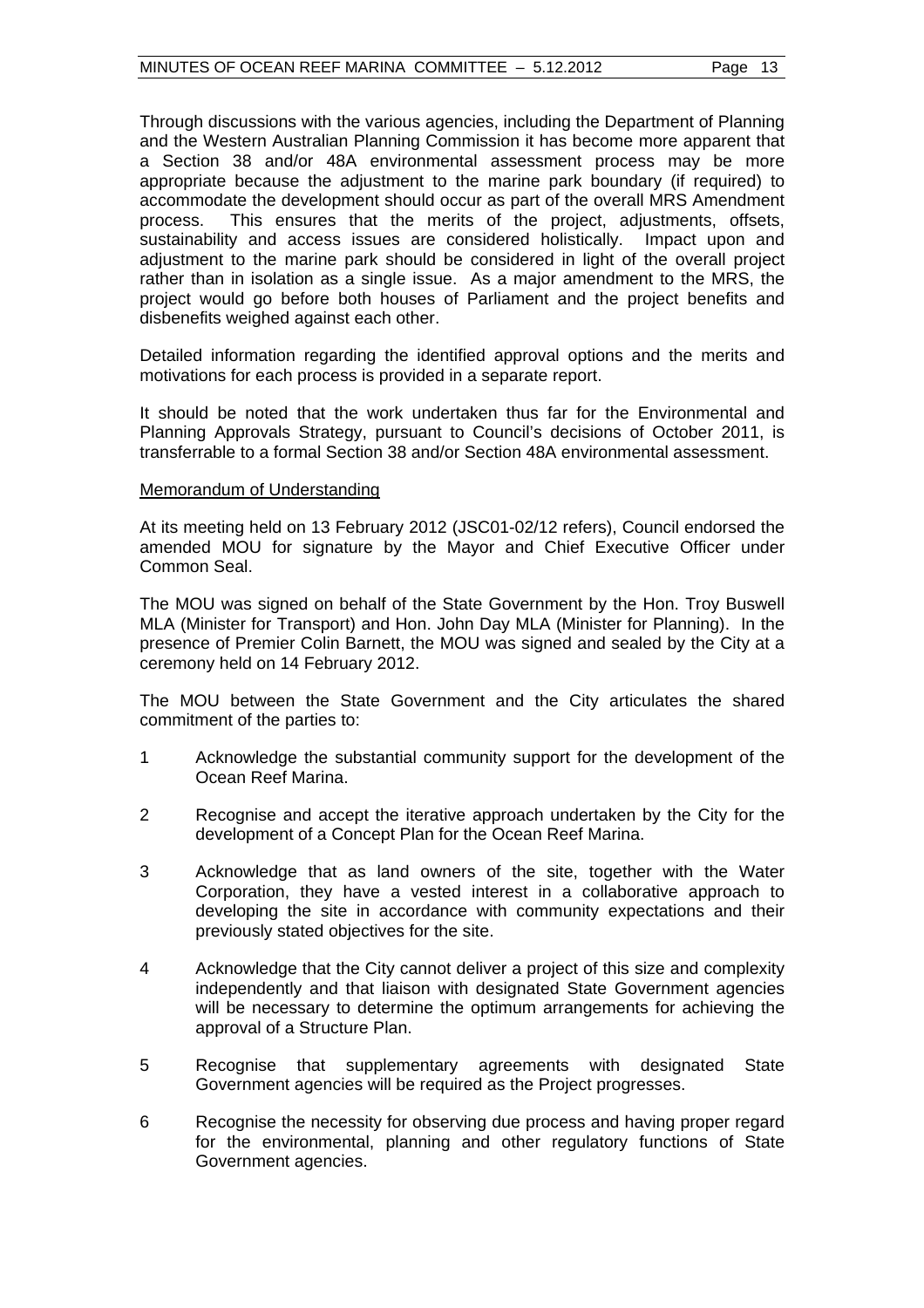7 Acknowledge the substantial financial investment in the project made by the City to date and acknowledge that some level of State Government financial support will need to be given.

The signing of the MOU was a significant milestone for the project as it is considered of vital importance that the project is officially recognised by the State Government.

The MOU has also raised the awareness of the ORM project within State Government departments and provided the impetus for the identification of the ORM as a priority project.

Through the State Government Lead Agency Framework, and in support of the MOU, the project has been identified as a Level 1 lead agency project. Through the framework, the lead agency provides support and assistance to project proponents and project officers are assigned from within the lead agency to provide advice and coordinate approvals across government agencies, as may be required. A Level 1 proposal is considered to be of such a scale that it can be accommodated through existing environmental, social and economic assessment processes. The lead agency may provide advice and support including introduction to the relevant agencies, negotiating with applicants and the referral to the relevant agencies where issues arise.

The Department of Planning has been nominated as lead agency for the Ocean Reef Marina project and preliminary discussions have been held with the department in relation to the prerequisites for the initiation of the approvals process. Proponents may be requested to provide updates to the lead agency as required.

Level 2 and 3 proposals are viewed as more complex of nature, resulting in a more intensive and potentially time consuming approvals process.

# **OTHER ACTIVITIES**

- 1 Following Council's authorisation of the preparation of a Business Case and Structure Plan for the Ocean Reef Marina based on Concept Plan 7.2, updated artist impressions were prepared that illustrate:
	- Overall view;
	- Boardwalk view;
	- Public open space view.

These illustrations have been made available to the public via the City's internet site.

- 2 The preparation of a 3D virtual fly through model of Concept Plan 7.2 has commenced. The model enables any potential impact on the view corridor within the vicinity of development site to be determined. This model can be refined and modified as the project progresses and reaches major milestones.
- 3 Minor amendments were made to Concept Plan 7.2 including the notation on the plan of amenities that could be included in future development stages (ocean pool, artificial reef and super yacht berths).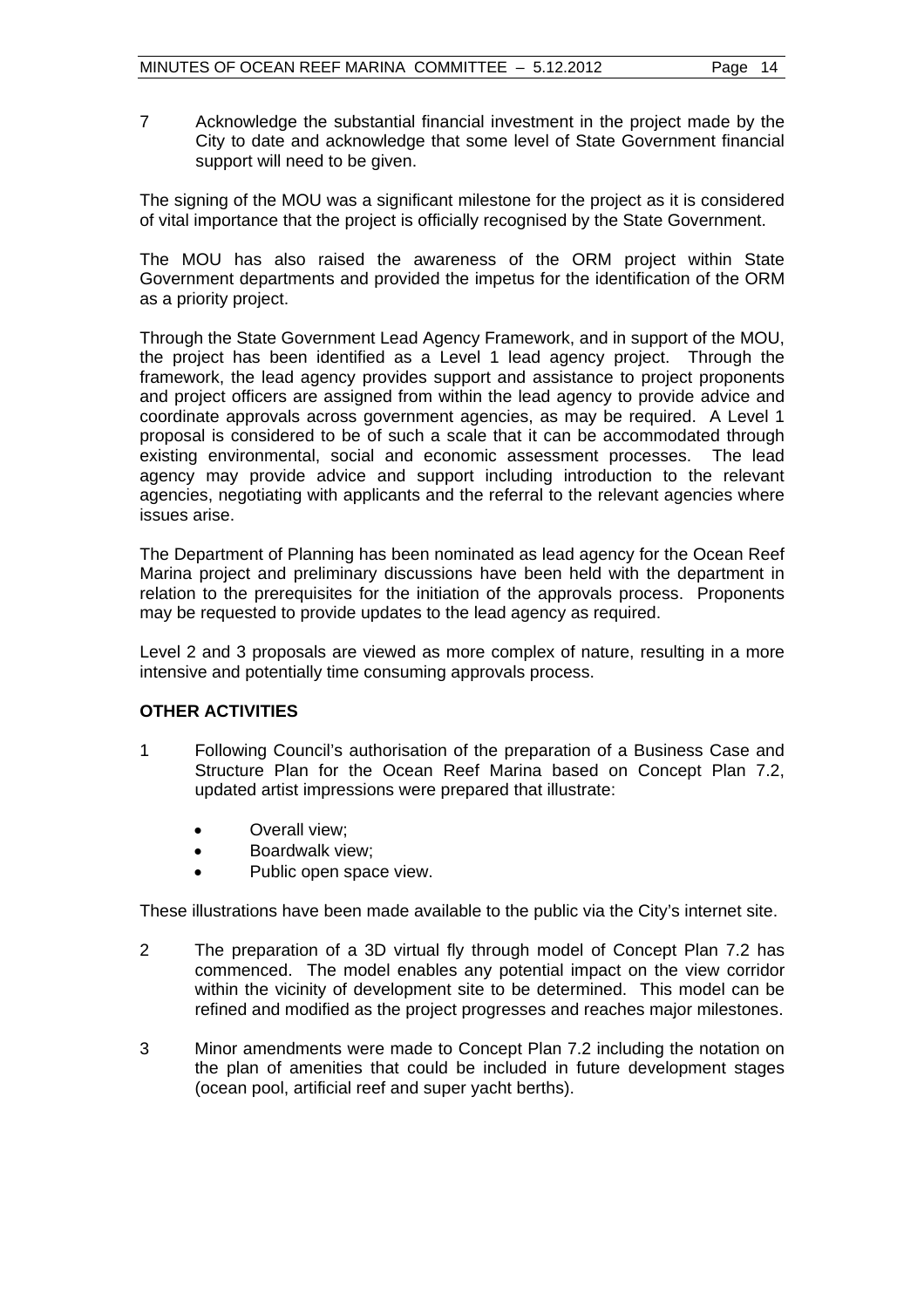4 A meeting of the Ocean Reef Marina Government Steering Committee was held on 14 May 2012 where members of the Committee were briefed on the status of the project. The meeting also provided the opportunity for Committee members to provide comment and opinion on the Environmental and Planning Approvals Strategy and the issues to be addressed.

#### **Issues and options considered:**

Consideration of the advice received from the OEPA, Departments of Planning and Environment and Conservation, the Western Australian Planning Commission together with the feedback received from the MPRA will enable recommendations on the optimum environmental and planning approvals process to be considered by the Ocean Reef Marina Committee and ultimately Council.

These recommendations, together with detailed information on the options available, are provided in a separate report.

The activities outlined in this report, undertaken as part of the endorsed Environmental and Planning Approvals Strategy, contribute to the development of a Structure Plan and Business Case and are relevant and transferable to all approval processes.

## **Legislation/Strategic Community Plan/Policy Implications:**

**Legislation** The City is governed by the requirements of the *Local Government Act 1995* in relation to dealings involving commercial undertakings and land development.

Other applicable legislation includes:

- *Planning and Development Act 2005;*
- *Environmental Protection Act 1986;*
- *Environmental Protection, Biodiversity and Conservation Act 1999.*

#### **Strategic Community Plan**

| Key Theme: | Economic Prosperity, Vibrancy and Growth.                                                   |
|------------|---------------------------------------------------------------------------------------------|
| Objective: | Destination City.                                                                           |
|            | <b>Strategic initiatives:</b> Facilitate the establishment of major tourism infrastructure. |
|            | Encourage diverse accommodation options.                                                    |

#### **Policy:**

Recognition that the project will conform to the City's governance framework and is aligned with the Project Philosophy and Parameters Report as endorsed by Council (JSC5-05/09 refers).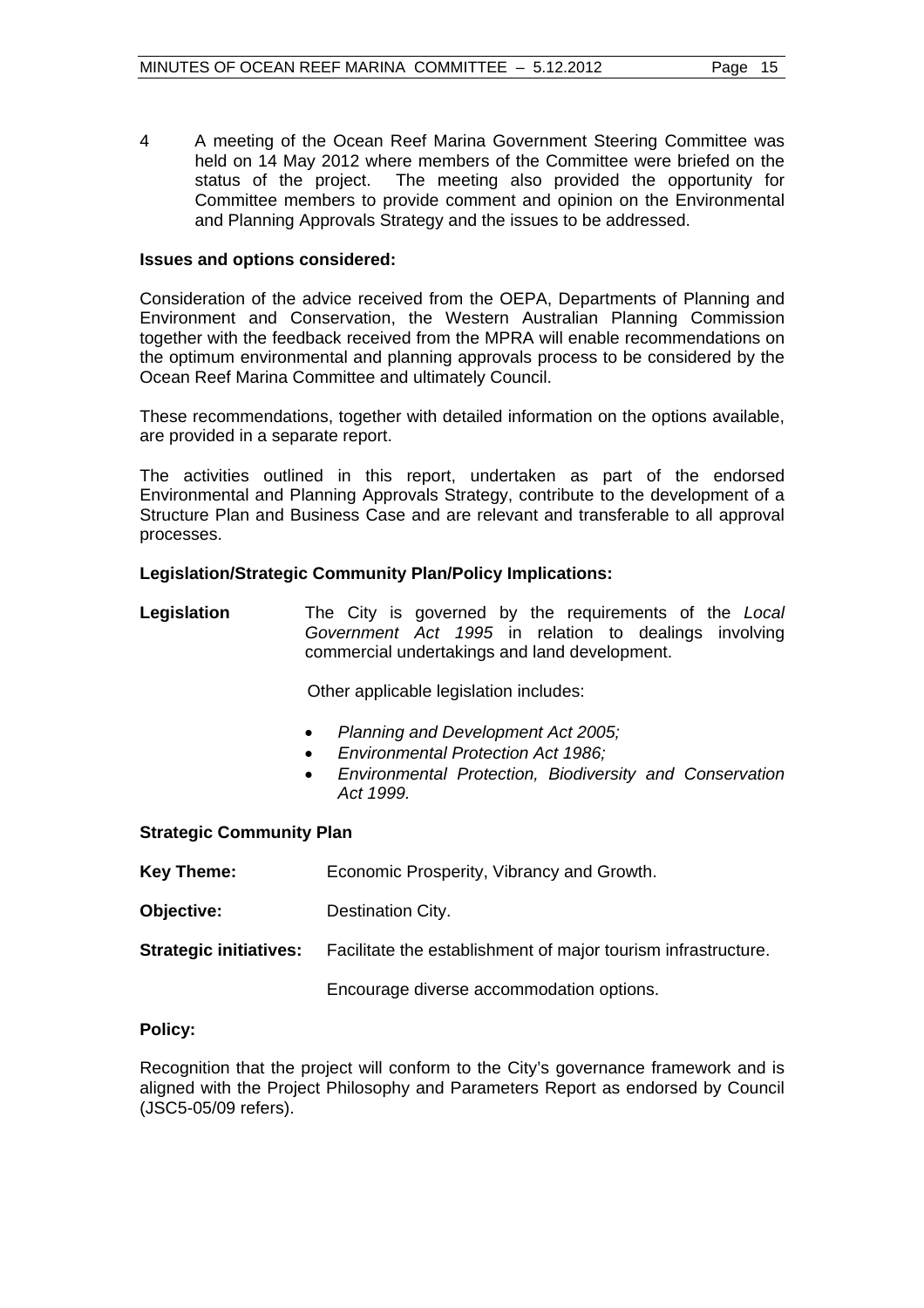#### **Risk Management Considerations:**

The comprehensive Risk Assessment Report prepared in 2009 identified the issues currently being addressed through the Environmental and Planning Approvals Strategy. The report will be updated to include potential risks and mitigation strategies identified during the current process.

#### **Financial/Budget Implications:**

| <b>Account No:</b>           | C <sub>1001</sub> |
|------------------------------|-------------------|
| <b>Budget Item:</b>          | Ocean Reef Marina |
| <b>Budget Amount:</b>        | \$1,386,603       |
| <b>Amount Spent To Date:</b> | 59,962<br>S.      |
| <b>Proposed Cost:</b>        | \$N/A             |
| <b>Balance:</b>              | \$1,355,904       |

The 2012/2013 Budget allocation includes estimations for studies and tasks to inform the structure plan and business case as identified by the City's Project Team (including external consultants).

#### **Regional Significance:**

The development of the Ocean Reef Marina will become a significant tourist/visitor destination and a key focal point within the northern Perth corridor.

#### **Sustainability Implications:**

Progression of the structure planning process will facilitate a number of studies/reports that address key issues pertaining to sustainability such as economic feasibility and environmental sustainability. The undertaking of these studies is aligned with the Project Philosophy and Parameters Report as endorsed by Council (JSC5-05/09 refers).

#### **Consultation:**

Consultation was undertaken with the City's consultants and State and Federal Government departments and agencies.

#### **COMMENT**

Not Applicable.

#### **VOTING REQUIREMENTS**

Simple Majority.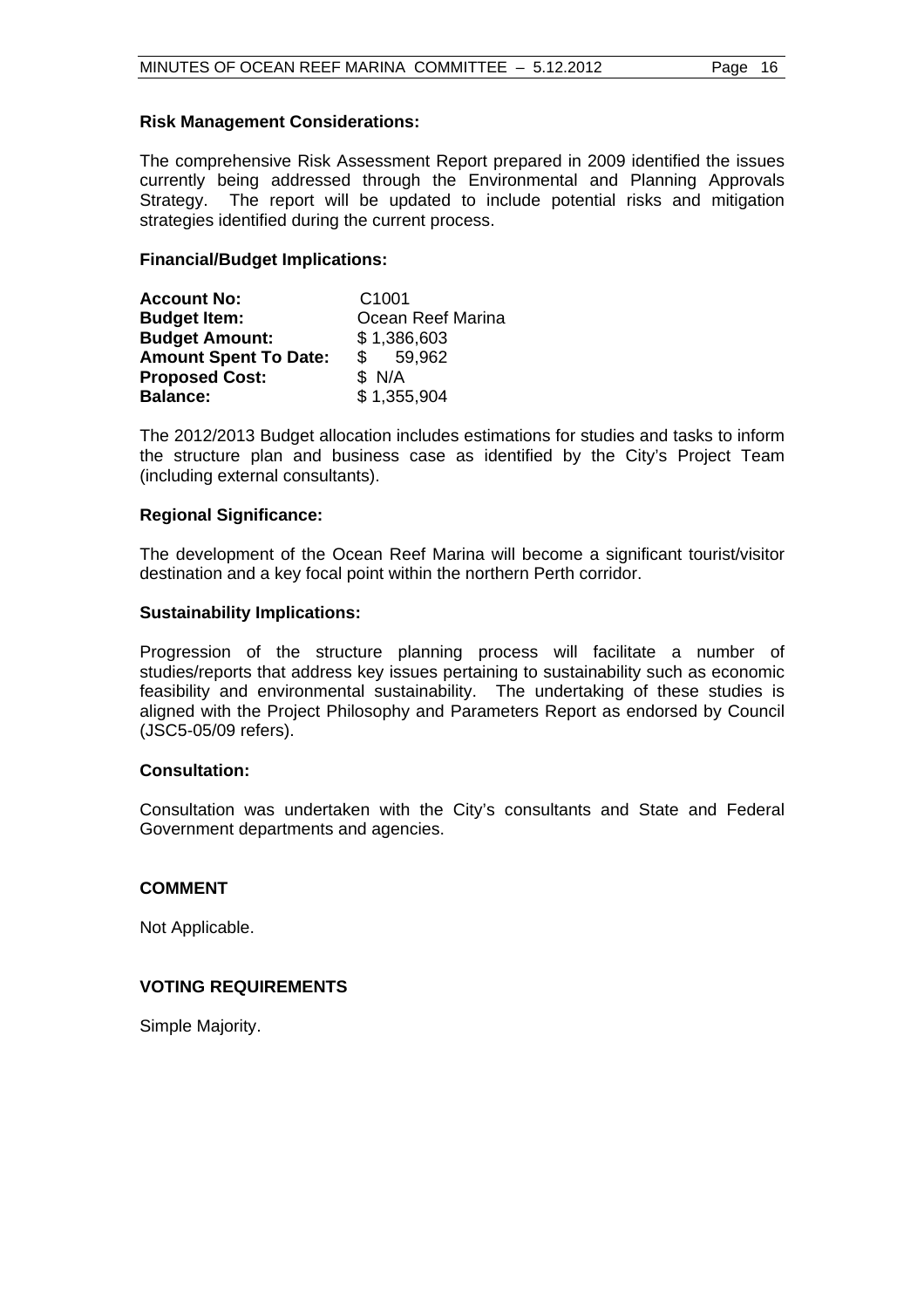#### **OFFICER'S RECOMMENDATION:**

That the Ocean Reef Marina Committee NOTES the Ocean Reef Marina Project Status Report.

## **MOVED Cr Hamilton-Prime, SECONDED Cr Hollywood that the:**

- **1 Ocean Reef Marina Committee NOTES the Ocean Reef Marina Project Status Report;**
- **2 Ocean Reef Marina Project Status Report be uploaded to the City's public website at the conclusion of this meeting.**

## The Motion was Put and **CARRIED** (7/0)

**In favour of the Motion:** Mayor Pickard, Crs Amphlett, Fishwick, Hamilton-Prime, Hollywood, Taylor and Thomas.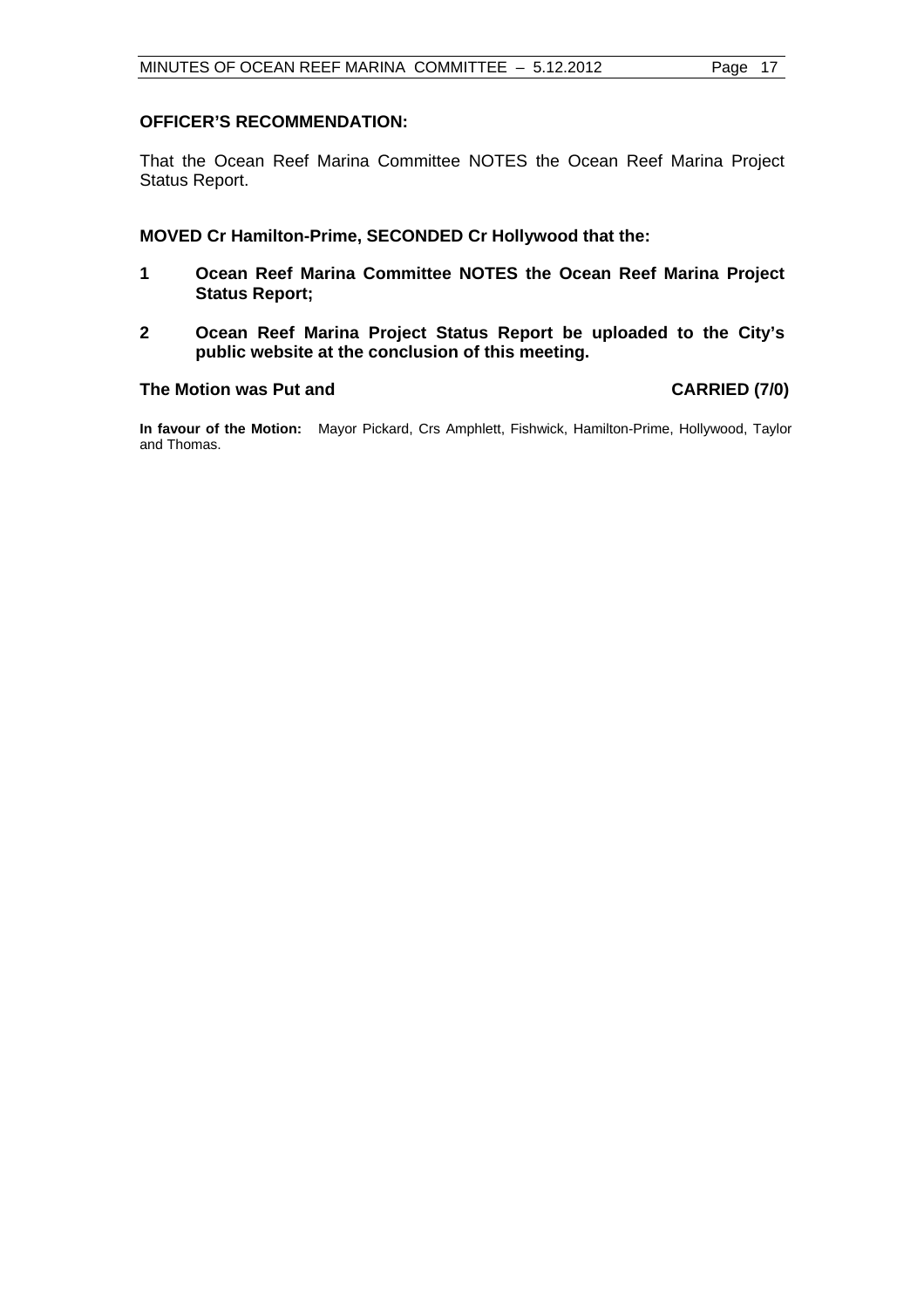# <span id="page-17-0"></span>**ITEM 2 OCEAN REEF MARINA - ENVIRONMENTAL AND PLANNING APPROVALS STRATEGY**

| <b>WARD:</b>                           | North-Central                                          |                                                                      |  |  |
|----------------------------------------|--------------------------------------------------------|----------------------------------------------------------------------|--|--|
| <b>RESPONSIBLE</b><br><b>DIRECTOR:</b> | Mr Garry Hunt<br>Office of the Chief Executive Officer |                                                                      |  |  |
| <b>FILE NUMBER:</b>                    | 04171, 101515                                          |                                                                      |  |  |
| <b>ATTACHMENTS:</b>                    | Attachment 1                                           | The Integrated Approvals Strategy vs the<br><b>Endorsed Strategy</b> |  |  |

# **PURPOSE**

For Council to be informed of the outcomes of the negotiations with State Government departments/agencies in relation to obtaining environmental and planning approval for the development. Options for progressing an Environmental and Planning Approval Strategy are also presented for consideration.

## **EXECUTIVE SUMMARY**

Glossary of Terms

| <b>DoP</b>                                                                  | Department of Planning                                           |  |
|-----------------------------------------------------------------------------|------------------------------------------------------------------|--|
| <b>WAPC</b>                                                                 | Western Australian Planning Commission                           |  |
| EPA                                                                         | <b>Environmental Protection Authority</b>                        |  |
| <b>OEPA</b>                                                                 | Office of the Environmental Protection Authority                 |  |
| <b>DEC</b>                                                                  | Department of Environment and Conservation                       |  |
| EP Act                                                                      | Environmental Protection Act 1986 (State)                        |  |
| <b>EPBC</b>                                                                 | Environmental Protection and Biodiversity Conservation Act 1999  |  |
|                                                                             | (Commonwealth)                                                   |  |
| <b>DSEWPC</b>                                                               | Department of Sustainability, Environment, Water, Population and |  |
|                                                                             | Communities (Commonwealth)                                       |  |
| <b>MRS</b>                                                                  | Metropolitan Region Scheme                                       |  |
| DPS <sub>2</sub>                                                            | <b>District Planning Scheme No. 2</b>                            |  |
| <b>MOU</b><br>The Ocean Reef Marina Memorandum of Understanding between the |                                                                  |  |
|                                                                             | City and State Government (formally signed February 2012)        |  |

At its meeting held on 10 October 2011 (C52-10/11 refers) Council resolved inter alia, that it:

- *"4 ENDORSES obtaining strategic advice from the Environmental Protection Authority via a Section 16 (Environmental Protection Art 1986) submission;*
- *5 NOTES the actions to be taken pursuant to the obtaining of strategic advice from the Environmental Protection Authority via a Section 16 (Environmental Protection Act 1986) submission:*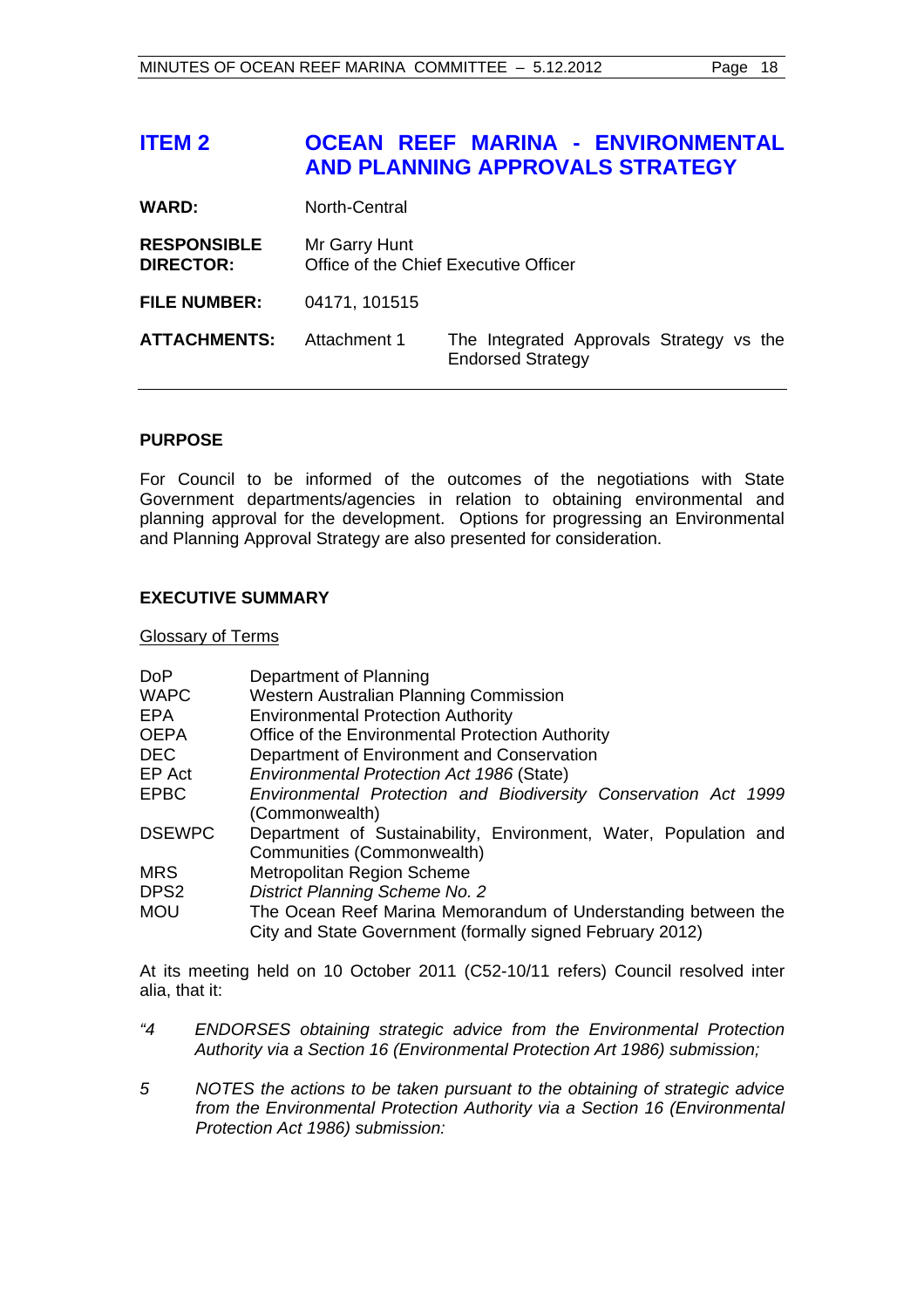- *5.1 Undertake a gap analysis of available environmental information to identify further work required to support the provision of definitive Section 16 strategic advice from the Environmental Protection Authority;*
- *5.2 Prepare a scope of work for the preparation of documentation to support provision of Section 16 strategic advice by the Environmental Protection Authority;*
- *5.3 Undertake discussions with the Environmental Protection Authority to reach agreement on the scope and timing of the Section 16 process;*
- *5.4 Continue discussions and negotiations with relevant State Government agencies with respect to the resolution of issues associated with the Bush Forever site and Marmion Marine Park;*
- *5.5 Continue a dialogue with Commonwealth Department of Sustainability, Environment, Water, Population and Communities with a view to engaging their involvement at a strategic level to confirm requirement in relation to the Environmental Protection and Biodiversity Act 1999."*

Developed in consultation with the City's project team and state government departments/agencies, Phase 1 of the Environmental and Planning Approvals strategy was to seek advice from the Environmental Protection Authority (EPA) via a Section 16 *Environmental Protection Act 1986* (EP Act) submission.

A Section 16 process was initially seen as a the most appropriate method for gaining upfront advice on the key environmental and approval risks of the project against the identified environmental constraints ahead of a formal submission via Section 38 or 48A of the EP Act. The Section 16 process precedes the Metropolitan Region Scheme (MRS) planning process leaving the issue of realignment of the Marmion Marine Park boundary to be considered only in the context of the environmental issues.

Discussions with the Office of the Environmental Protection Authority (OEPA) have indicated that this agency would prefer to proceed directly to a Section 38 and/or Section 48A formal assessment if it is known that the issues (such as Marmion Marine Park) can be adequately addressed.

Through discussions with the various agencies, including the Department of Planning (DoP) and the OPEA it has become more apparent that a Section 38 or 48A process may be more appropriate because the adjustment to the marine park boundary to accommodate the development should occur as part of the overall MRS Amendment process. This ensures that the merits of the project, adjustments, offsets, sustainability and access issues are considered holistically. Impact upon and adjustment to the marine park should be considered in light of the overall project rather than in isolation as a single issue. As a major amendment to the MRS, the project would go before both houses of Parliament and the project benefits and disbenefits weighed against each other.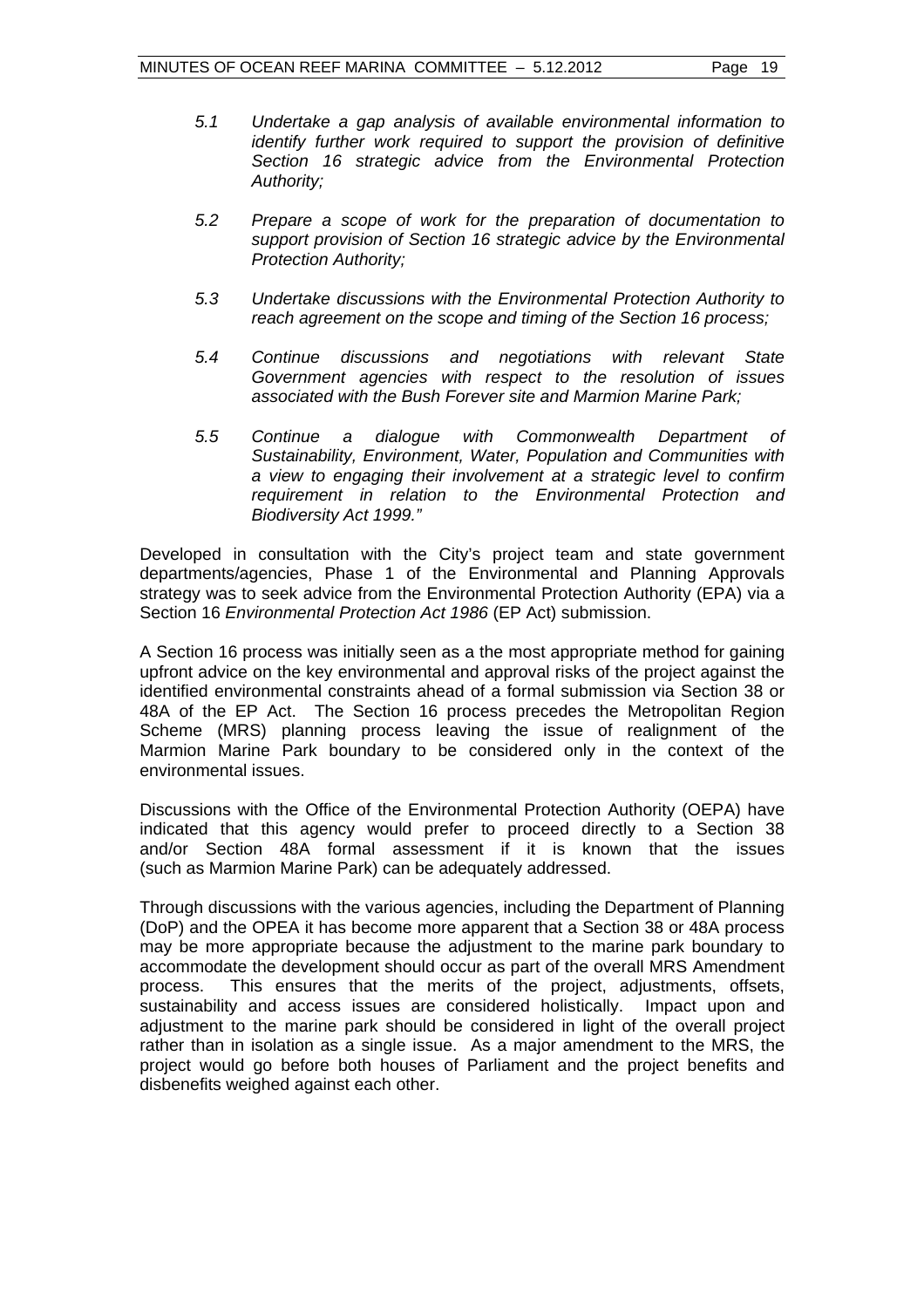The Ocean Reef Marina Development requires environmental approvals from both the State, pursuant to the *Environmental Protection Act 1986* (EP Act) and the Commonwealth, under the *Environmental Protection and Biodiversity Conservation Act 1999* (EPBC Act).

*It is recommended that Council:* 

- *1 ENDORSES an integrated Environmental and Planning Approvals Strategy for the Ocean Reef Marina development and the preparation of a request for a major MRS Amendment and corresponding Section 48A Environmental Protection Act 1986 assessment;*
- *2 NOTES the following actions to be undertaken to progress Part 1 above:* 
	- *2.1 Confirmation of the validity of previous technical advice and update as required. This information will inform the MRS Amendment request report, the project feasibility study and the local structure plan preparation;*
	- *2.2 Undertake detailed discussions with the Department of Planning and the Office of the Environmental Protection Authority on the format, scope and content of the documentation required for an MRS Amendment and correspondent Section 48A Environmental Protection Act 1986 assessment;*
	- *2.3 Undertake pre-referral liaison with state and commonwealth agencies relating to the Marmion Marine Park, Bush Forever, Carnaby's Cockatoo and Graceful Sun Moth;*
	- *2.4 Development of a Local Structure Plan to support the MRS Amendment and potential City of Joondalup District Planning Scheme No. 2 Amendment*.

# **BACKGROUND**

In September 2011 an Environmental and Planning Approvals workshop was convened between the City and representatives of relevant state government departments/agencies. The purpose of the workshop was to interrogate the information gathered to date and formulate a preferred strategy for achieving environmental and planning approval for the Ocean Reef Marina development.

The workshop was attended by representatives from:

- Department of Environment and Conversation (DEC);
- Office of the Environmental Protection Authority (OEPA);
- Department of Planning (DoP);
- Taylor Burrell Barnett (TBB) town planning consultants;
- Strategen environmental consultants;
- M P Rogers & Associates marine engineering consultants;
- City of Joondalup.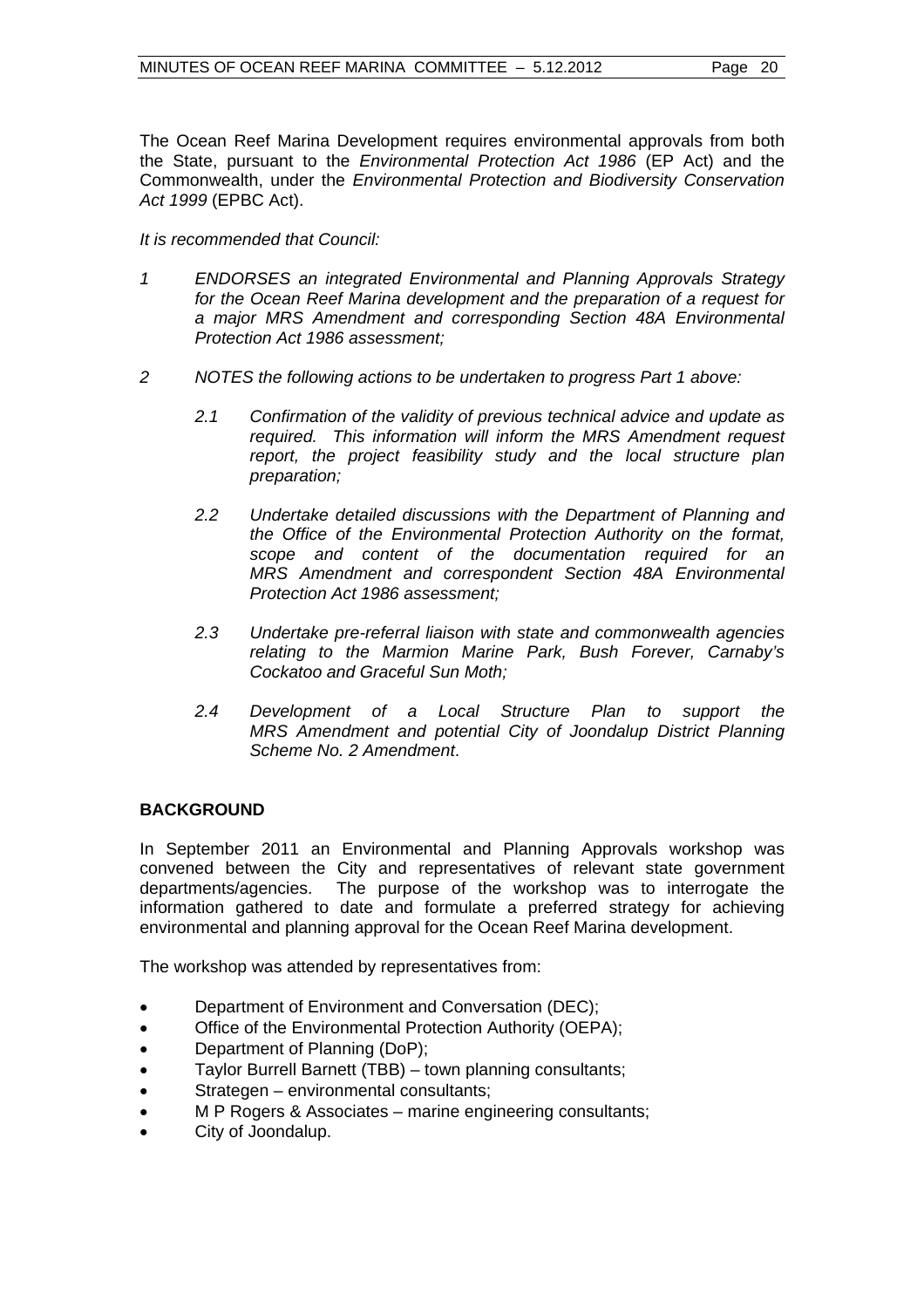Based on an assessment of the available background material, the following key environmental issues and key risks informed the preparation of the strategy:

- Planning issues:
	- Concept Plan;
	- Proponency;
	- Policy Framework;
	- Land Assembly.
- Environmental issues:
	- Bush Forever;
	- Carnaby's Black Cockatoo;
	- Graceful Sun Moth;
	- Marmion Marine Park and marine impacts;
	- Coastal Processes and marina water quality.

In formulating the Environmental and Planning Approvals Strategy the following approval processes were considered and interrogated:

| <b>Section 16 EP Act</b>                                                                                                                                                                                                             | <b>Section 38 EP Act</b>                                                                                                                                           | <b>Section 48A EP Act</b>                                                                                                                                                                            |
|--------------------------------------------------------------------------------------------------------------------------------------------------------------------------------------------------------------------------------------|--------------------------------------------------------------------------------------------------------------------------------------------------------------------|------------------------------------------------------------------------------------------------------------------------------------------------------------------------------------------------------|
| Environmental Protection<br>Authority (EPA) provides<br>strategic advice to the<br>Minister (and the public)<br>on environmental aspects<br>of proposals in a non-<br>statutory framework with<br>statutory assessment to<br>follow. | Once Section 16 in place,<br>EPA conducts<br>an<br>environmental<br>assessment of the full<br>with I<br>proposal<br>Metropolitan Region<br>Scheme (MRS) to follow. | Proposal<br>assessed<br>through the MRS<br>rezoning<br>process<br>pursuant to Section 48A<br>of the EP Act. Process<br>also enables the Marine<br>Park boundary to be<br>considered in full context. |

The recommended approach, arising from the workshop held in September 2011, was that the strategy be undertaken in two phases:

#### Phase 1 – Section 16

Phase 1 recommended that the City approach the EPA to request strategic advice via a Section 16 submission. Through this submission the City would obtain up-front advice on the likely environmental acceptability of the project and the management of the key environmental issues.

This process was seen as particularly advantageous in clarifying project risks and providing certainty to the City and potential development partners on project design and future environmental and planning approvals processes.

It was also felt that the advice obtained via a Section 16 submission would be valuable in identifying outcomes on key issues involving Bush Forever and the Marmion Marine Park.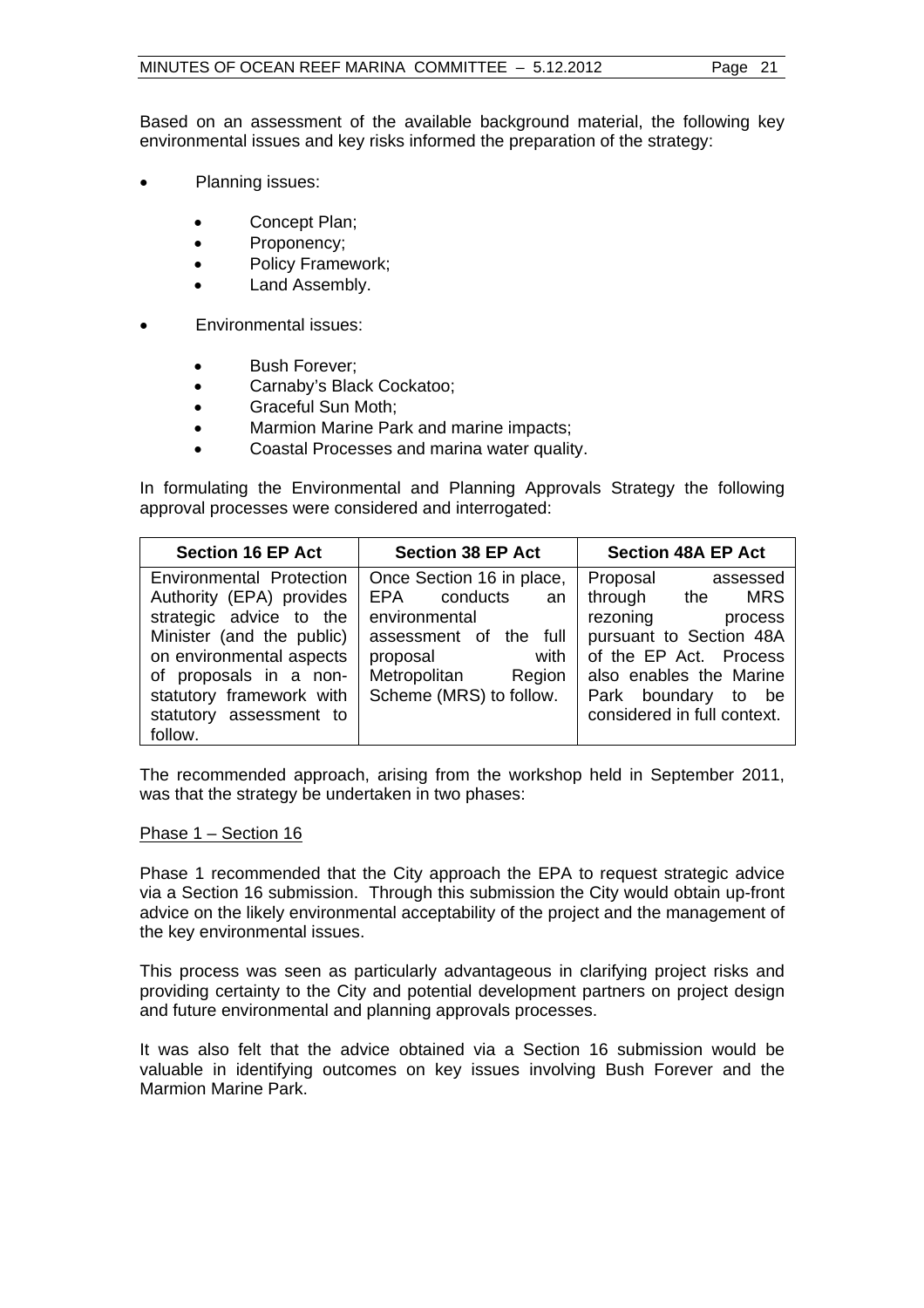To support a request to the EPA to provide Section 16 advice, the consulting team recommended the following actions:

- Undertake a gap analysis of available environmental information to identify further work required to support the provision of definitive Section 16 strategic advice from the EPA;
- Prepare a scope of work for the preparation of documentation to support provision of Section 16 strategic advice by the EPA;
- Undertake discussions with the OEPA to reach agreement on the scope and timing of the Section 16 process;
- Continue discussions and negotiations with relevant State government agencies with respect to the resolution of issues associated with:
	- Bush Forever;
	- Marmion Marine Park:
	- Carnaby's Cockatoo;
	- Graceful Sun Moth.

The outcome of discussions regarding the above issues is contained within the report to the Committee titled *Ocean Reef Marina – Project Status Report* (Item 2 refers).

 Continue a dialogue with the Commonwealth Department of Sustainability, Environment, Water, Population and Communities (DSEWPC) with a view to engaging their involvement at a strategic level to confirm requirements in relation to the EPBC Act.

# Phage 2 – Ongoing Approvals

Depending on the outcome/recommendations of the Section 16 processes, it was determined that the next formal processes required to gain environmental and planning approval would involve either:

- Proceeding to a Section 38 Environmental Approval; and/or
- Proceeding straight to an amendment to the MRS and assessment Section 48A of the EP Act.

At its meeting held on 10 October 2011, the Ocean Reef Marina Committee *inter alia*  recommended that Council endorse the obtaining of strategic advice from the Environmental Protection Authority via a Section 16 (*Environmental Protection Act 1986)* submission.

The recommendation was subsequently endorsed by Council at its meeting held on 11 October 2011 (C52-10/11 refers).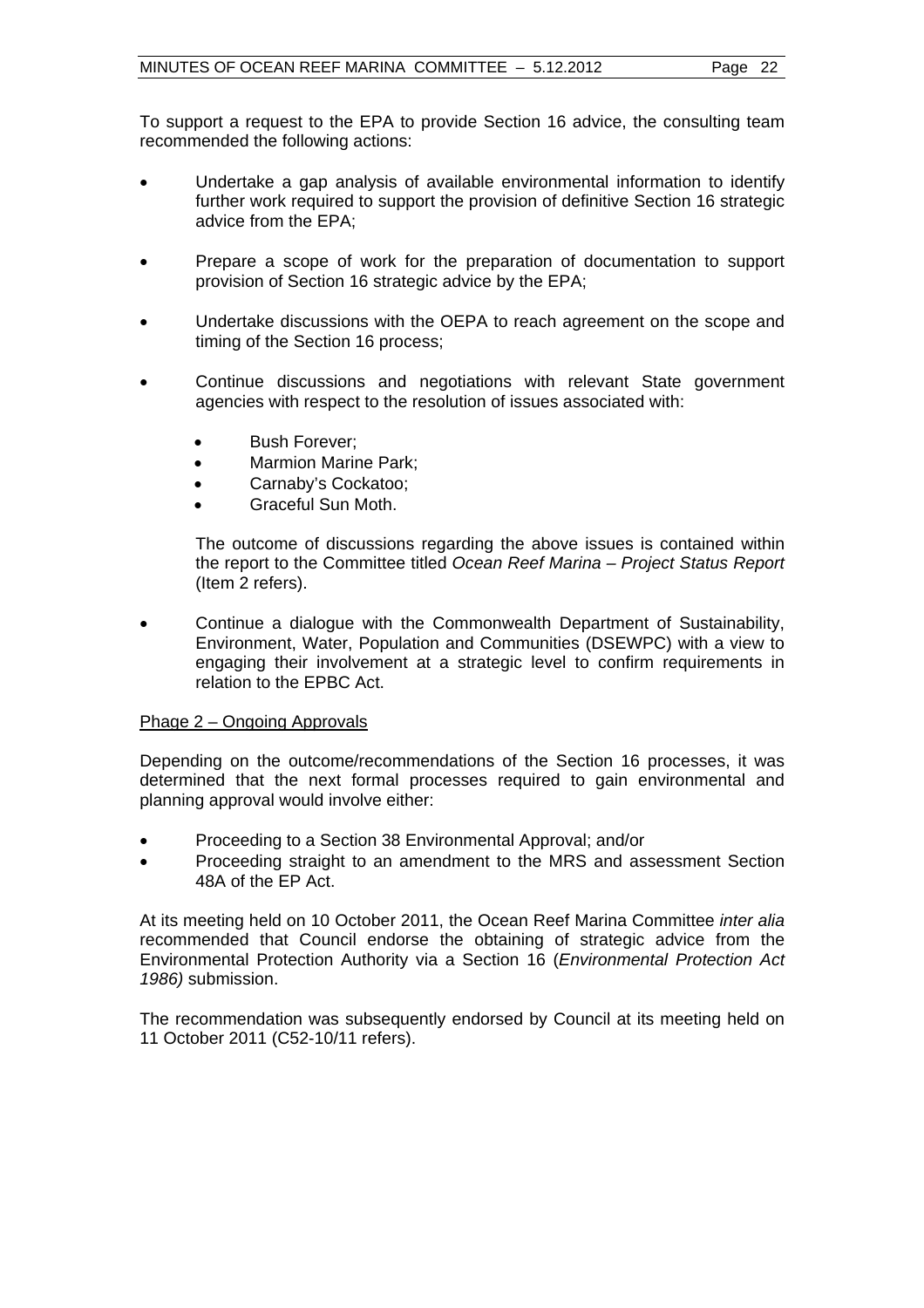## **DETAILS**

In response to Council endorsement to obtain strategic advice from the EPA via a Section 16 submission, consultants TBB and Strategen were engaged to undertake the activities as outlined in the Environmental and Planning Approvals Strategy.

Of significant importance to the strategy was the signing of the Memorandum of Understanding (MOU) in February 2012. The parameters of the MOU enabled the State Government to identify those departments/agencies with a vested interest in the project and further enabled the identification of the project as a level 1 lead agency project. As nominated lead agency for the project, the DoP is charged with providing advice and coordinating approvals across government agencies.

Details of the activities undertaken pursuant to the Environmental and Planning Approvals Strategy are outlined in the report to the Committee titled *Ocean Reef Marina – Project Status Report* (Item 1 refers).

The above activities included extensive negotiations with the OEPA and DoP on the merits of proceeding with the Section 16 submission under the EP Act.

During these negotiations it became apparent that the issues of concern with the Ocean Reef Marina development are not isolated environmental issues but rather extend across both planning and environmental considerations.

Given the level of complexity involved, it has been identified that moving straight to a Section 38 or 48A assessment approach under the EP Act could provide a more timely and certain outcome for the City over a Section 16 assessment. Not only would this reduce the overall assessment timeframe, these assessment approaches would also allow for the concurrent consideration of planning and environmental issues.

Should the City decide to continue with a Section 16 assessment process, then proceed to a standard Section 38 process, a separate MRS amendment would still be required. Advice received indicates this process could take approximately four to five years.

The two potential assessment options are clarified as follows:

- A Section 38 assessment is a standard assessment of the full proposal in relation to Section 38 of the EP Act. With a clear procedural process, a Section 38 assessment provides certainty in terms of outcome approved. The MRS process can be run concurrently with the environmental assessment (to a point), followed by a Reserves Bill to amend the marine park boundaries.
- Alternatively, a Section 48A assessment allows for the project to be assessed through the MRS rezoning process in relation to Section 48A of the EP Act. This allows for concurrent consideration of the planning and environmental aspects through one assessment process and is again then followed by a Reserves Bill to amend the marine park boundaries.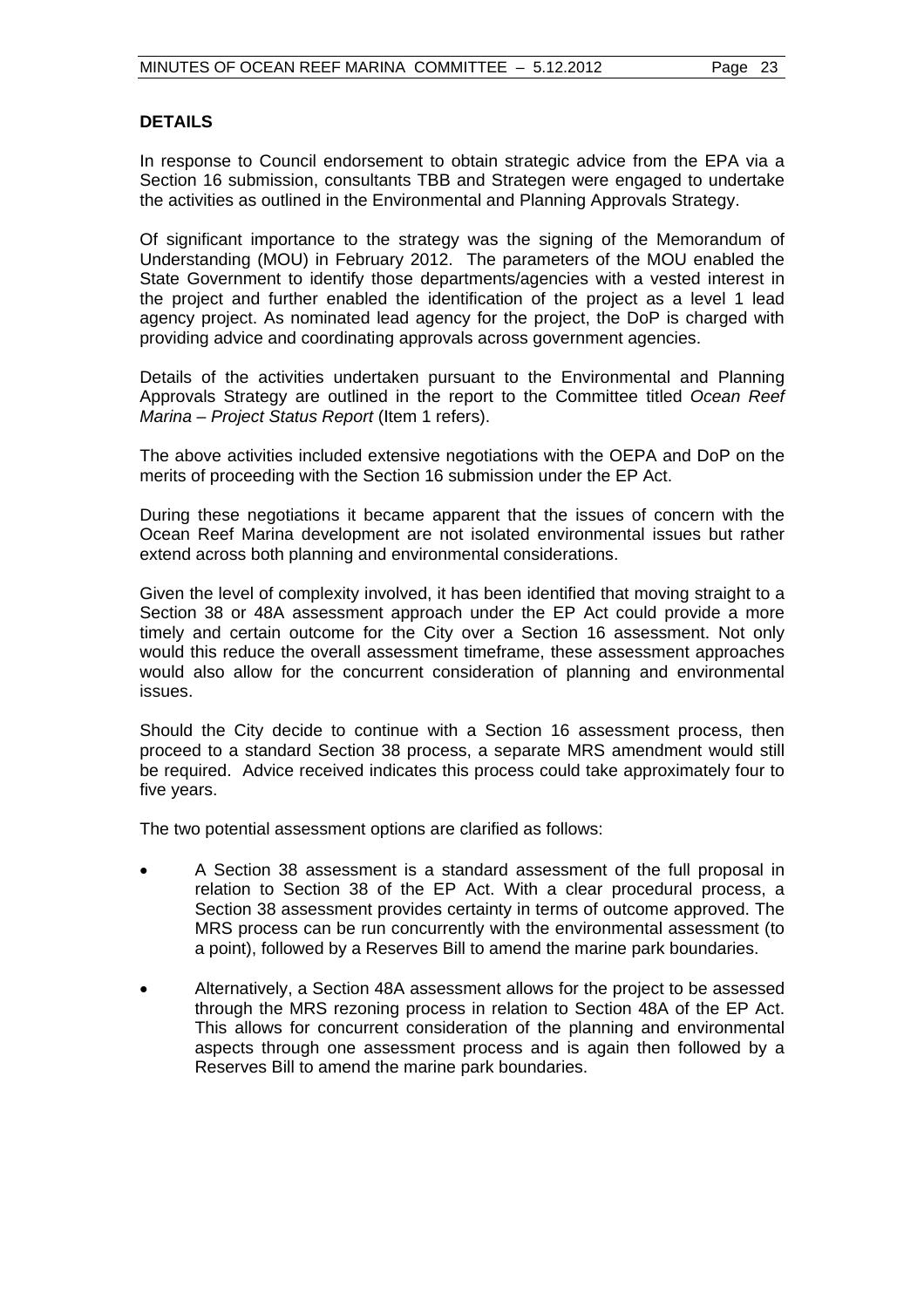Under this strategy it would be possible to run the required amendments to the Marmion Marine Park Boundary, which triggers legislative changes under the Reserves Bill, in parallel with the Parliamentary process required for the major MRS Amendment. This has the benefit that the marine park boundary changes would be considered in the context of the social and economic amenity outcomes of the project.

It is now considered that a Section 48A environmental assessment under the MRS rezoning would be the most appropriate process for the Ocean Reef Marina development. As described above, the strategy will also enable the MOU to be tested and will harness the facilitation powers of the DoP as lead agency to streamline the approval process.

The proposed strategy has been discussed with OEPA and DoP who have given their in-principle support for the integrated process.

It would also be possible and prudent to advance any required related amendments to the City's *District Planning Scheme No. 2* (DPS2) and update the relevant references in the City's Local Planning Strategy in parallel with the MRS Amendment.

## Risks and Benefits of the integrated strategy

*Benefits:* 

- Timeline: A comparison of the integrated strategy against the endorsed Environmental and Planning Approvals Strategy indicates that the process could potentially be completed in a significantly shorter time frame (Attachment 1 refers).
- Costs: The data and analysis used for the Section 48A process would utilise the existing environmental and planning work carried out to date under the preliminary Section 16 process.

However additional work will be required to prepare the necessary detailed environmental impact assessment documentation. The overall project budget has provisioned for this expenditure.

- Control: Strong alignment with planning decision making process, links to public equity, community vision and local planning.
- Flexibility: The integrated strategy generally allows for less detail to be provided up front in terms of design and also allows for multiple proponency.

#### *Risks*

- A Section 48A process may result in conditions being attached to the Western Australian Planning Commission (WAPC) rather than the proponent. However mechanisms may exist through which the implications of this on the WAPC could be minimised.
- The process does not allow for concurrent approval/assessment through the Commonwealth EPCB Act relating to Carnaby's Cockatoo and Graceful Sun Moth.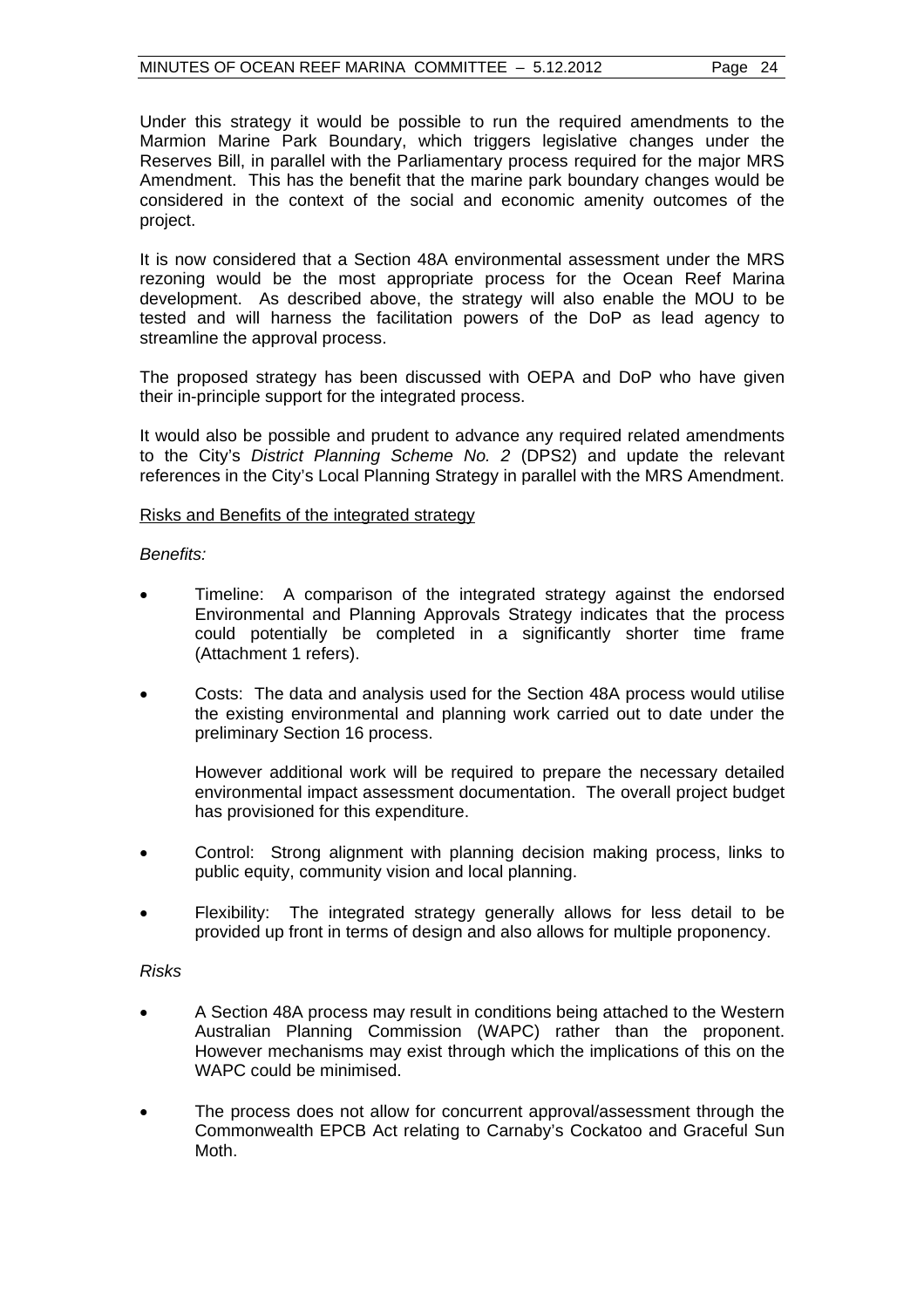#### Recommended Next Steps

Through an assessment of advice received from the City's consultants and the relevant state government departments/agencies, the optimum Environmental and Planning Approvals Strategy is the preparation of a request for a Major MRS Amendment for the Ocean Reef Marina project with a corresponding Section 48A EP Act environmental appraisal. The process would be supported by documentation in the form of a final Concept Plan and Structure Plan.

The suggested preparatory steps for the recommended process are:

- Confirmation of the validity of previous technical advice and update as required. This information will inform the MRS Amendment request report, the project feasibility study and the local structure plan preparation.
- Detailed discussions to be held with DoP and the OEPA on the format, scope and content of the required documentation.
- Pre-referral liaison with state and commonwealth agencies relating to the Marmion Marine Park, Bush Forever, Carnaby's Cockatoo and Graceful Sun Moth.

It should be noted that the Graceful Sun Moth has been removed from the State EP Act endangered species list. The species remains on the Commonwealth EPBC Act endangered species list however advice received indicates this is likely to change sometime in 2013.

- Lodgement by the City of a Request for MRS Amendment Report with DoP early in 2013.
- Development of a Local Structure Plan to support the MRS Amendment and potential DPS2 Amendment.

It should be noted that although the preferred approach is through a Section 48A environmental assessment approach, the ultimate decision will be made by the OEPA once the proposal is referred by the WAPC, following lodgement of the MRS Amendment request by the City. Should the OEPA disagree and select a Section 38 assessment approach instead, all documentation provided for the Section 48A would be completely transferable

#### **Issues and options considered:**

Not Applicable.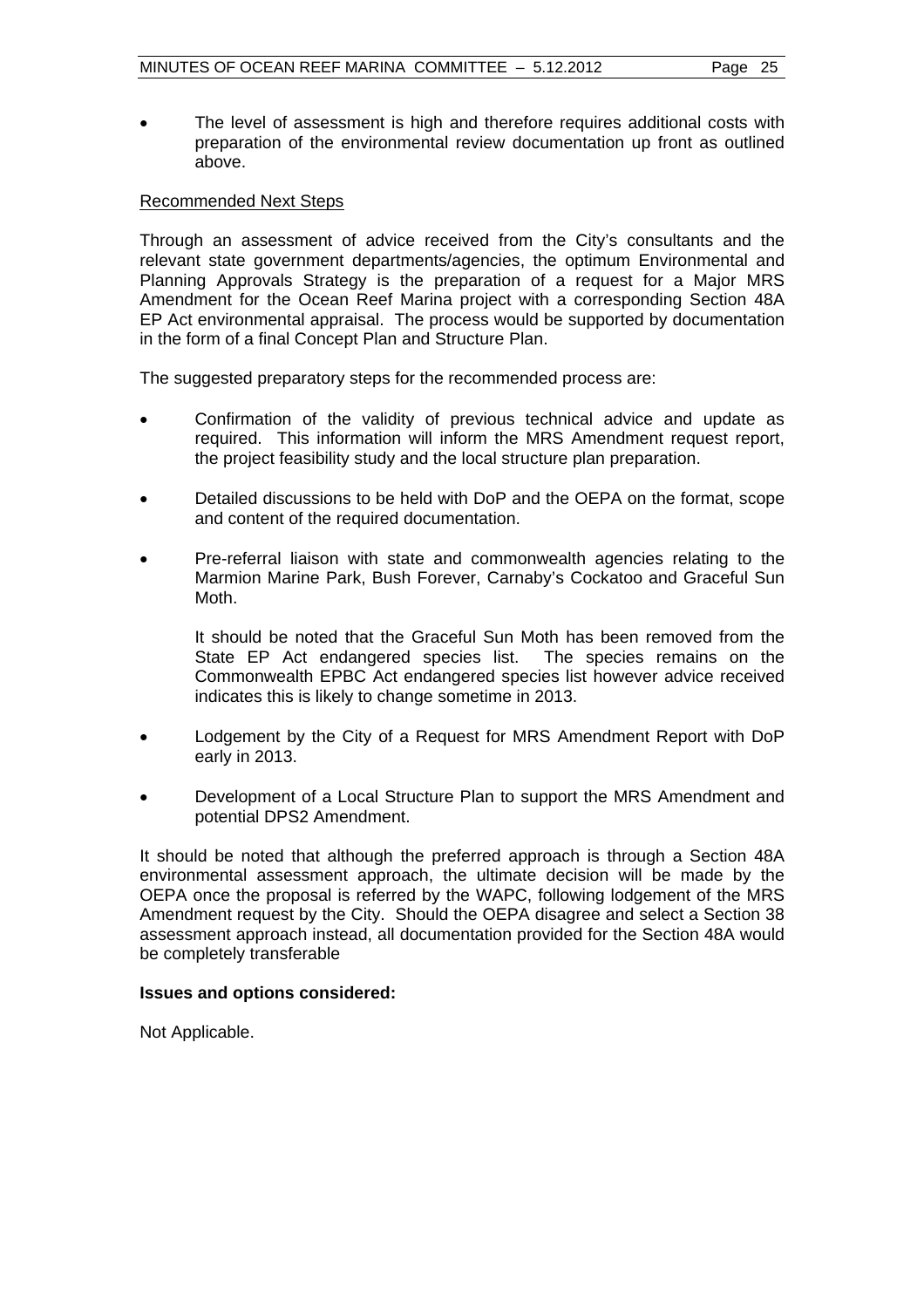## **Legislation/Strategic Community Plan/Policy Implications**

**Legislation** The City is governed by the requirements of the *Local Government Act 1995* in relation to dealings involving commercial undertakings and land development.

Other applicable legislation includes:

- *Planning and Development Act 2005;*
- *Environmental Protection Act 1986;*
- *Environmental Protection, Biodiversity and Conservation Act 1999.*

#### **Strategic Community Plan**

| <b>Key Theme:</b> | Economic Prosperity, Vibrancy and Growth. |
|-------------------|-------------------------------------------|
|                   |                                           |

**Objective:** Destination City.

**Policy:** 

Recognition that the project will conform to City governance framework and is aligned with the Project Philosophy and Parameters Report as endorsed by Council (JSC5-05/09 refers).

#### **Risk Management Considerations:**

A comprehensive Risk Assessment Report has been prepared and is reviewed and updated as required.

#### **Financial/Budget Implications:**

As part of the preparation of a scope of works for the recommended Environmental and Planning Approvals Strategy, a full assessment of the estimate cost of undertaking the strategy will be conducted. It is anticipated that this assessment will be completed within the timeframes of the City's Mid Year Budget review process.

| <b>Account No:</b>           | C <sub>1001</sub>        |
|------------------------------|--------------------------|
| <b>Budget Item:</b>          | N/A                      |
| <b>Budget Amount:</b>        | \$1,386,603              |
| <b>Amount Spent To Date:</b> | 59,963<br>$\mathbb{S}^-$ |
| <b>Proposed Cost:</b>        | TBC                      |
| <b>Balance:</b>              | \$1,326,640              |

All figures quoted in this report are exclusive of GST.

#### **Regional Significance:**

The development of the Ocean Reef Marina will become a significant tourist/visitor destination and a key focal point within the northern Perth corridor.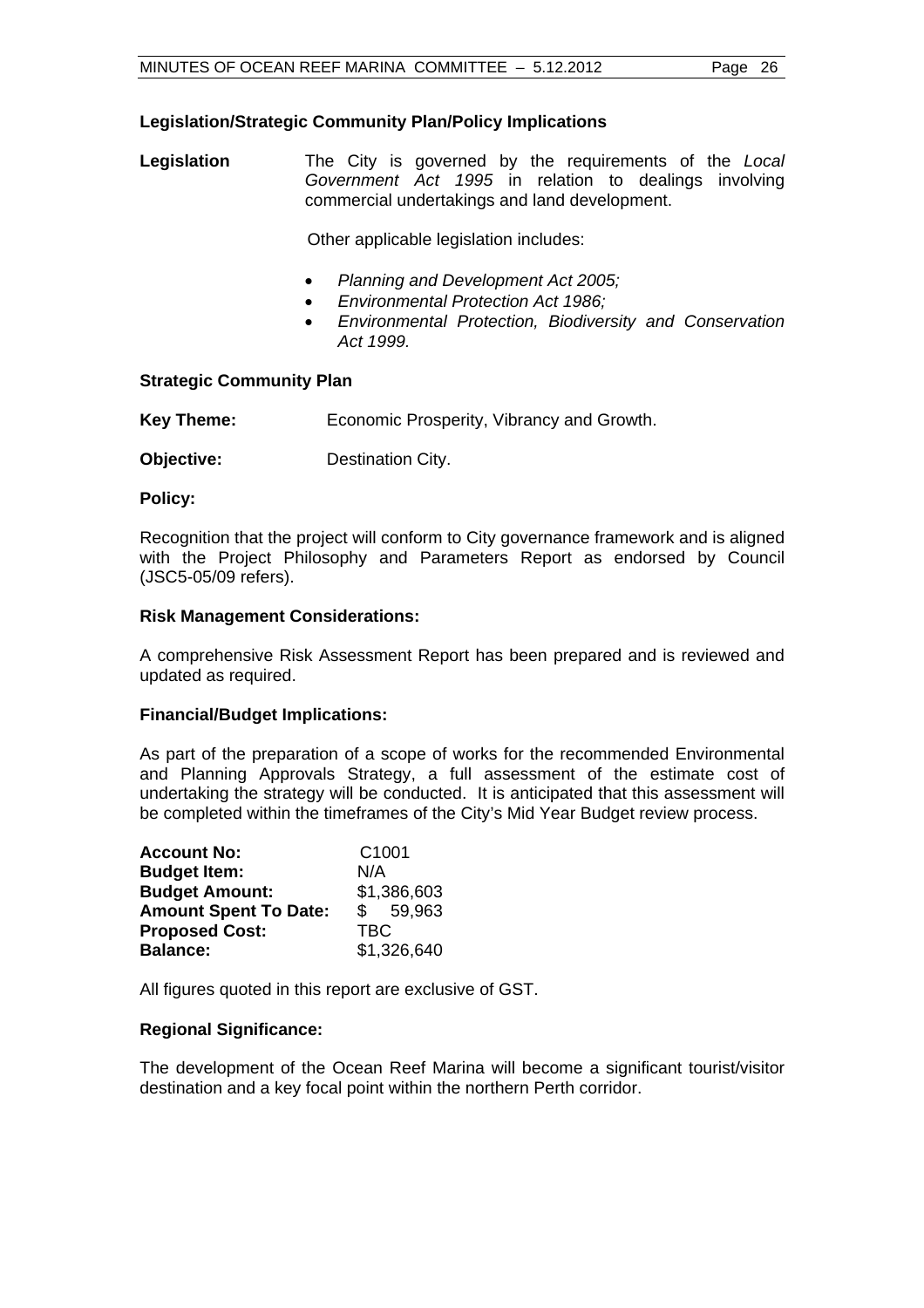## **Sustainability Implications:**

Progression of the structure planning process will facilitate a number of studies/reports that address key issues pertaining to sustainability, for example economic feasibility and environmental sustainability. The undertaking of these studies is aligned with the Project Philosophy and Parameters Report as endorsed by Council (JSC5-05/09 refers).

## **Consultation:**

In preparing the Environmental and Planning Approvals Strategy the City has undertaken extensive consultation and liaison with a number of state government departments and agencies including:

- Office of the Environmental Protection Authority;
- Department of Planning;
- **•** Department of Environment and Conservation;
- Department of Transport;
- Department of Fisheries:
- Marine Parks Reserves Authority;
- Western Australian Planning Commission.

# **COMMENT**

In light of the prevailing circumstances concerning obtained strategic advice via a Section 16 submission, it is considered that a request for a Major MRS Amendment for the Ocean Reef Marina project with a corresponding Section 48A EP Act environmental assessment is the most appropriate process.

# **VOTING REQUIREMENTS**

Simple Majority.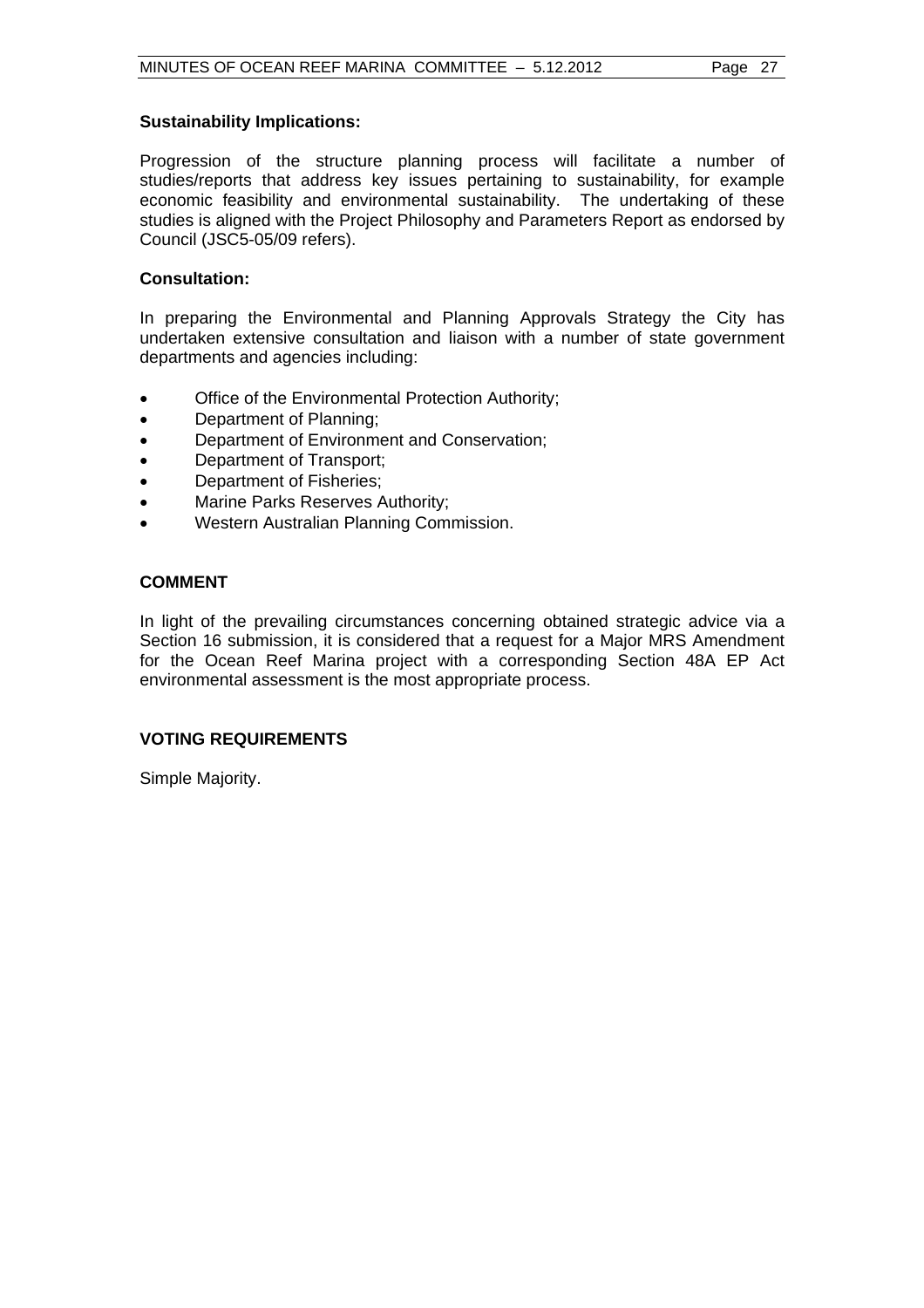#### **OFFICER'S RECOMMENDATION:**

That Council:

- 1 ENDORSES an integrated Environmental and Planning Approvals Strategy for the Ocean Reef Marina development and the preparation of a request for a major MRS Amendment and corresponding Section 48A *Environmental Protection Act 1986* assessment*;*
- 2 NOTES the following actions to be undertaken to progress Part 1 above:
	- 2.1 Confirmation of the validity of previous technical advice and update as required. This information will inform the MRS Amendment request report, the project feasibility study and the local structure plan preparation;
	- 2.2 Undertake detailed discussions with the Department of Planning and the Office of the Environmental Protection Authority on the format, scope and content of the documentation required for an MRS Amendment and correspondent Section 48A *Environmental Protection Act 1986* assessment;
	- 2.3 Undertake pre-referral liaison with state and commonwealth agencies relating to the Marmion Marine Park, Bush Forever, Carnaby's Cockatoo and Graceful Sun Moth;
	- 2.4 Development of a Local Structure Plan to support the MRS Amendment and potential City of Joondalup *District Planning Scheme No. 2* Amendment.

# **MOVED Cr Taylor, SECONDED Cr Thomas that:**

- **1 Council ENDORSES an integrated Environmental and Planning Approvals Strategy for the Ocean Reef Marina development and the preparation of a request for a major MRS Amendment and corresponding Section 48A** *Environmental Protection Act 1986*  **assessment***;*
- **2 Council NOTES the following actions to be undertaken to progress Part 1 above:** 
	- **2.1 Confirmation of the validity of previous technical advice and update as required. This information will inform the MRS Amendment request report, the project feasibility study and the local structure plan preparation;**
	- **2.2 Undertake detailed discussions with the Department of Planning and the Office of the Environmental Protection Authority on the format, scope and content of the documentation required for an MRS Amendment and correspondent Section 48A** *Environmental Protection Act 1986* **assessment;**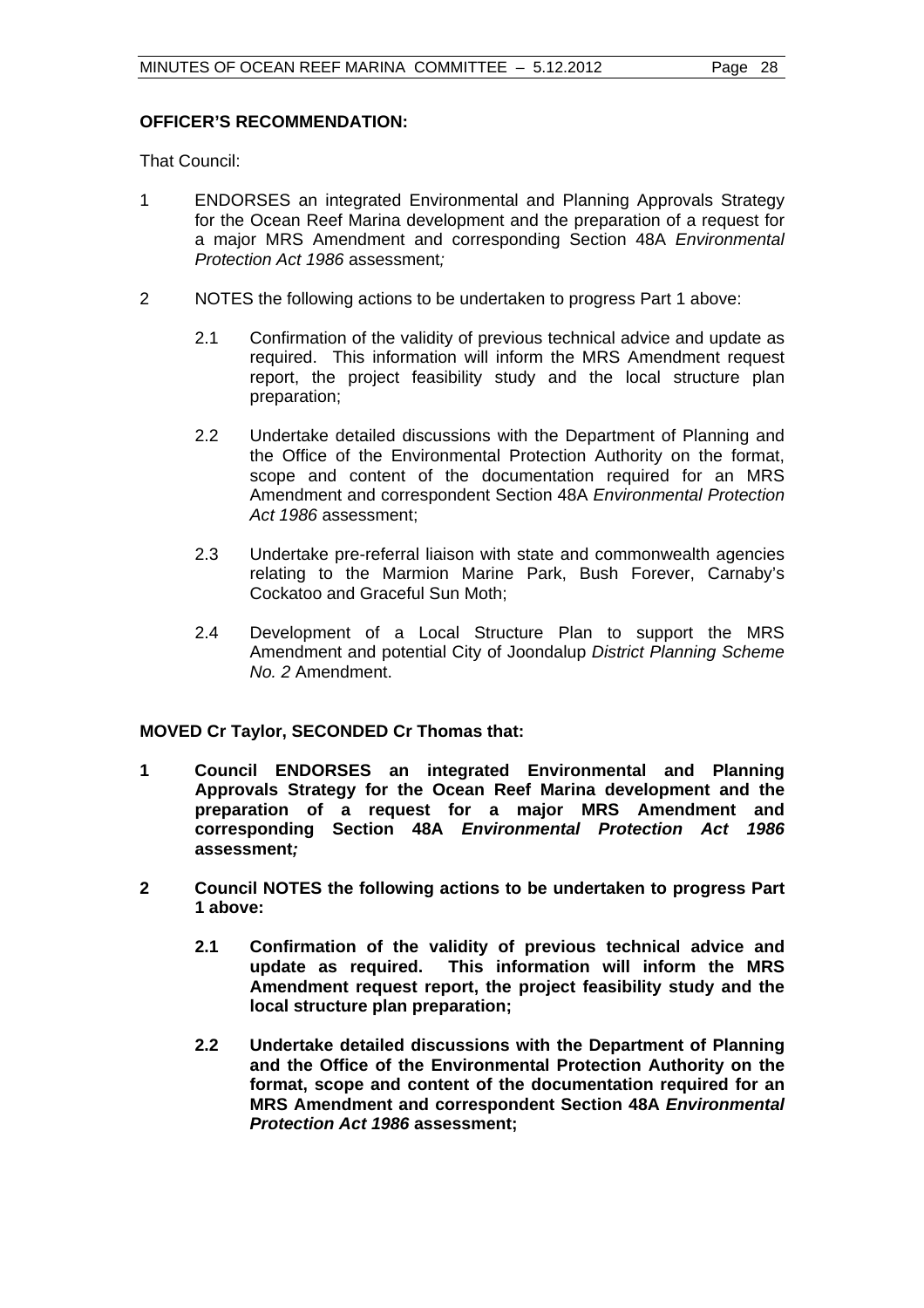- **2.3 Undertake pre-referral liaison with state and commonwealth agencies relating to the Marmion Marine Park, Bush Forever, Carnaby's Cockatoo and Graceful Sun Moth;**
- **2.4 Development of a Local Structure Plan to support the MRS Amendment and potential City of Joondalup** *District Planning Scheme No. 2* **Amendment;**
- **3 Council NOTES that an updated project plan will be prepared to align with Parts 1 and 2 above and referred to Council for endorsement;**
- **4 the Ocean Reef Marina Environmental and Planning Approvals Strategy Report be uploaded to the City's public website at the conclusion of this meeting.**

## **The Motion was Put and CARRIED (7/0)**

**In favour of the Motion:** Mayor Pickard, Crs Amphlett, Fishwick, Hamilton-Prime, Hollywood, Taylor and Thomas.

*Appendix 1 refers* 

*To access this attachment on electronic document, click here: <Attach1agnORM061212.pdf>*